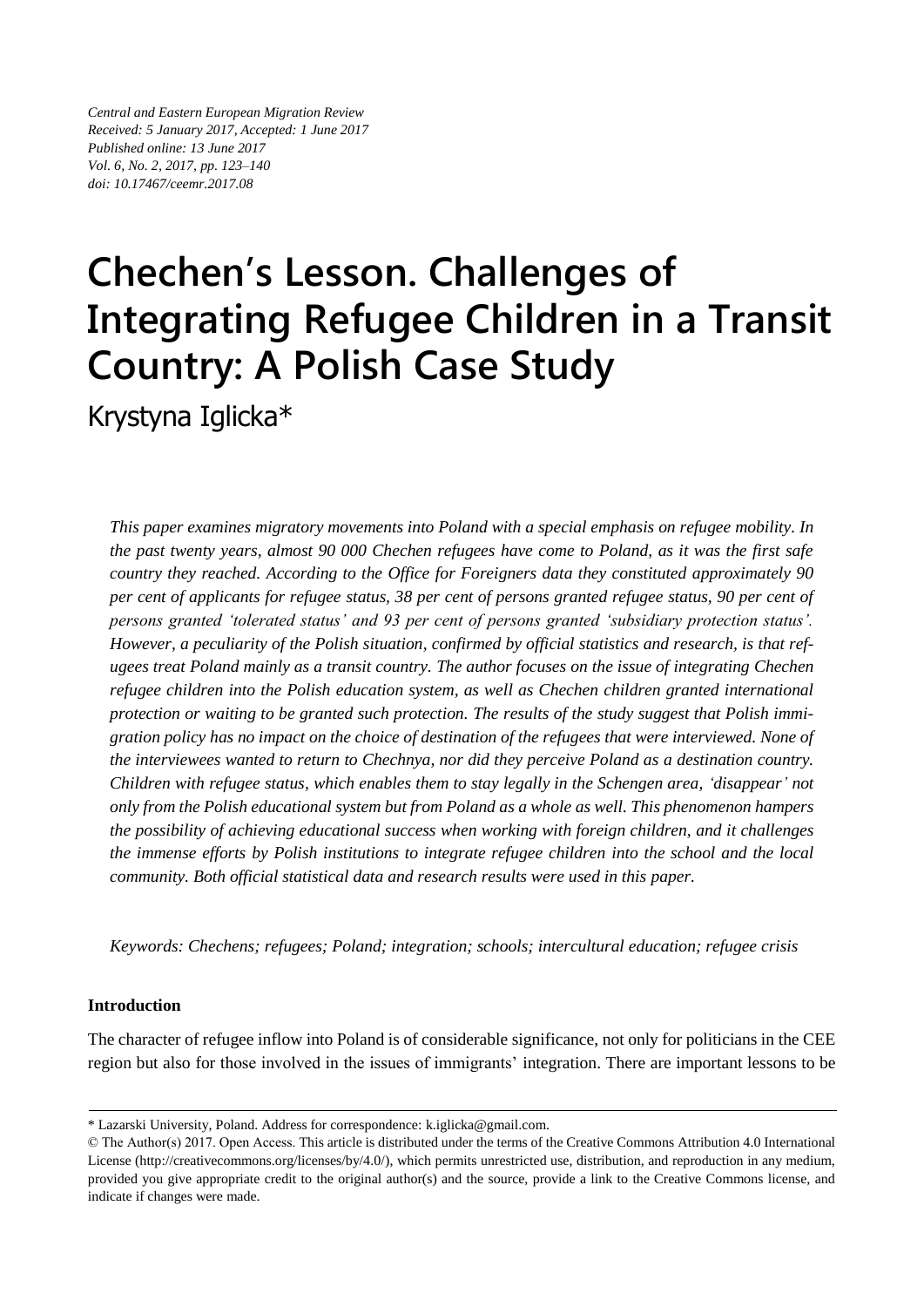learned from recent experiences; lessons that challenge longstanding perspectives, especially in the light of the current immigration/refugee crisis in Europe.

This paper addressesthe challenges relating to refugee mobility into Poland from the beginning of the 1990s until the beginning of the second decade of the 21st century. The bulk of asylum seekers entering Poland are Russian citizens of Chechen origin. The paper provides both legal and policy information on the framework of refugee integration in Poland. Furthermore, the author focuses on the issue of integrating refugee children into the education system and, more specifically, the integration of children granted international legal protection or waiting to be granted such protection. Drawing on both official statistical data (derived from the Office for Foreigners and Ministry of National Education) and research findings, the paper reports empirical results from the pioneering, qualitative study on 'transit' refugee children in Polish schools.<sup>1</sup> Within the framework of the study, 45 in-depth semi-structured interviews were conducted in three main provinces (15 interviews in each region) where refugee centres have been established: Mazovian Province (central part of Poland), the Lublin Province, and Podlasie Province (south-eastern part). These provinces were selected as they have the biggest number of refugee centres on their territories. In each province, semi-structured interviews were conducted with representatives of the Ministry of National Education, school headmasters, teachers, multicultural assistants, parents of refugees (of Chechen origin), NGO representatives and social workers.

According to the definition of integration contained in the *Common Basic Principles for Immigrant Integration Policy in the EU* (2004), integration is a two-way process of mutual accommodation by immigrants and residents of Member States. This process has a dynamic, long-term and continuous character. Under this definition, integration implies the receiving society's respect for the immigrants' rights to preserve their own cultural identity and integrity. On the one hand it requires receiving countries to show goodwill, which includes developing mechanisms and procedures to facilitate immigrants' integration. On the other hand, immigrants, including forced ones, i.e. refugees, are expected to join and integrate with the social and political life of the receiving society.

The integration of refugees in a given society should not be analysed only from the perspective of labour markets but, especially in the case of minors, from schools as well. The significance of education policy for the integration of immigrants stems from a basic assumption adopted by a number of national education systems, which calls for ensuring equal opportunities for individual development and the acquisition of basic skills and knowledge and professional qualifications (Szelewa 2010). The integrative role of school education is invaluable, since it affects the individual at the moment when he/she is preparing to adopt the role of a member of society. One should note here that parents can integrate with the receiving society through their children's school as well. The children's school experience helps the parents to learn and understand the principles and values of the receiving society and – which is extremely important – the often unwritten rules of local community. In this way, refugee children become both a link to and mediators between their family members and the outside world.

However, refugee children, and more broadly children and youth under international legal protection, constitute a very special group. Very often they have had traumatic experiences that affect their daily functioning, also at school. Some have gaps in the educational process, and many, including teenagers, have no school experience at all.

The literature on the integration of refugees in education in both United States and Western European countries is vast (see e.g. Dryden-Peterson 2015; European Commission Library and e-Resources Centre 2015). As Black (2001: 57) notes, 'the last fifty years, and especially the last two decades have witnessed both a dramatic increase in academic work on refugees and significant institutional development in the field'.

Since immigrants and refugees started arriving in Poland in larger numbers only after the 1989 geopolitical restructuring of Europe, national research on emerging new migratory patterns necessarily have a relatively short history. Indeed, the changes in mobility posed significant challenges for Polish migratory research and its rather inexperienced researchers (Iglicka 2002, 2010). As for the integration of foreign students in schools,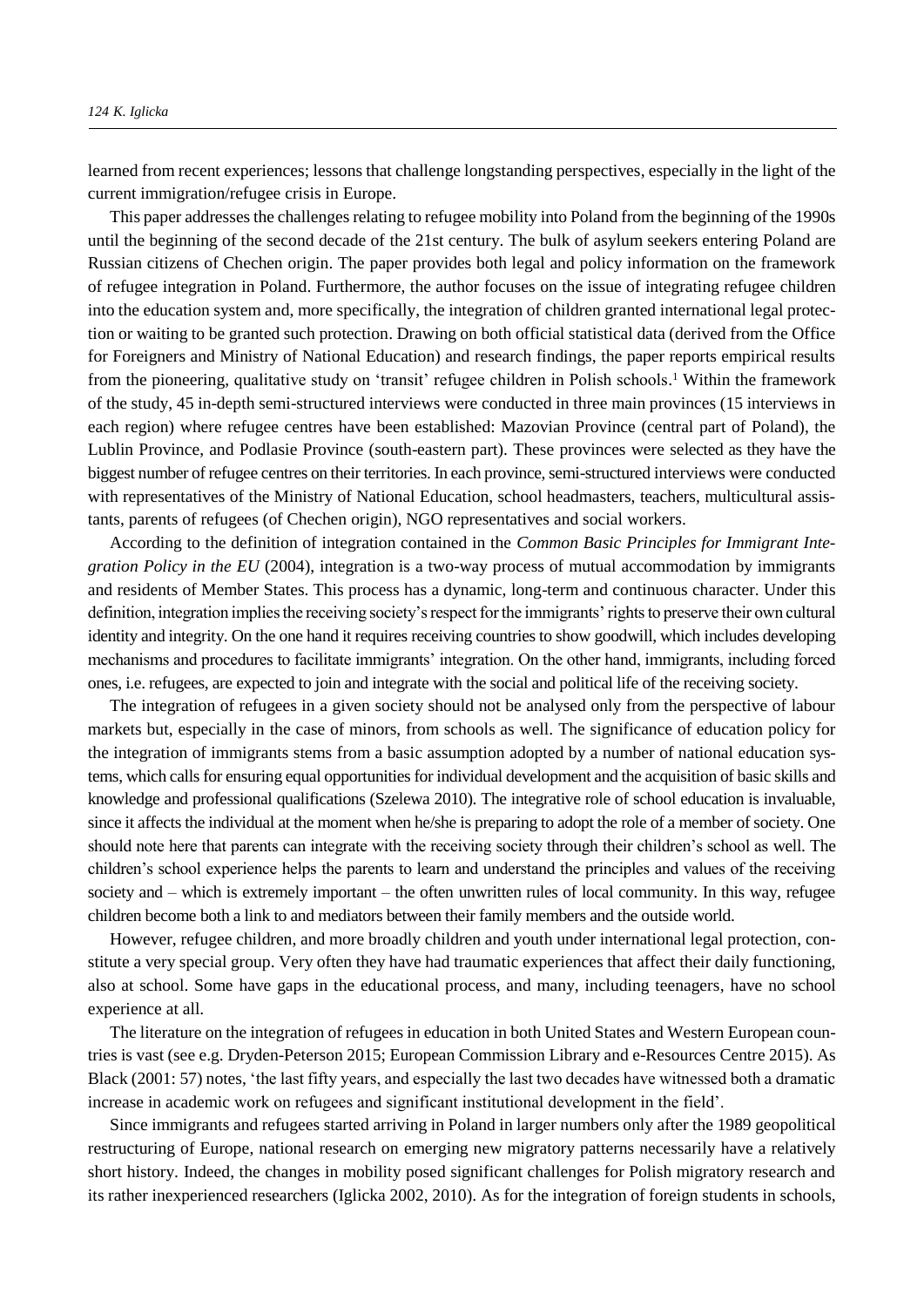studies have concentrated mainly on both social and legal challenges stemming, firstly, from the sudden cultural diversity and, secondly, from the implementation of EU directives in the national legal framework (Czerniejewska 2013; Gmaj 2007; Konieczna and Świdrowska 2008). The literature on the functioning of foreigners in Polish schools focuses most extensively on the situation of students of Vietnamese origin (Głowacka-Grajper 2006; Halik, Nowicka and Połeć 2006) or the situation of students–immigrants from the former Soviet Union countries (Konieczna and Świdrowska 2008).

Nevertheless, the phenomenon of refugees in Poland and their functioning at school has also attracted some attention of both researchers and NGOs activists in Poland<sup>2</sup> (e.g. Chrzanowska and Gracz 2007; Ząbek and Łodziński 2008; Januszewska 2010; Łodziński and Ząbek 2010; Siarkiewicz 2001). Unfortunately, the most important work was done in Polish. This paper tries to fill the gap and present English language readers with the findings of the pioneering research into the challenges of refugee integration in Polish schools.<sup>3</sup>

## **Refugee and asylum seekers legal framework in Poland**

As far as the legal framework for refugees and asylum seekers is concerned, until 1991 Poland had only granted asylum to people for a limited set of reasons, and most of those who received asylum were communists from Greece and Chile escaping Greece's junta regime and Pinochet's regime in Chile. After Poland ratified the United Nations' 1951 Refugee Convention and the 1967 Protocol, in September 1991 the country amended the 1963 Aliens Act to formally establish a system for granting refugee status (Iglicka 2001). In accordance with the 1959 European agreement on the Abolition of Visas for Refugees, refugees in Poland are issued a travel document, a so-called Geneva passport. The document enables them to travel without a visa to other states that have signed the agreement.

Poland also started granting additional forms of humanitarian protection, e.g. 'tolerated status' and 'subsidiary-protection status' in accordance with the Qualification Directive.<sup>4</sup> Subsidiary-protection status (which came into force in 2007) is for those who do not fulfill the requirements for becoming a refugee but who would be at risk upon returning to their countries. Tolerated status (which came into force in 2003) is granted in some cases after the person has been rejected for refugee or subsidiary-protection status.

All those granted humanitarian protection have a right to work and to start their own business in Poland. They have access to health insurance and free education and can eventually apply for permanent residence. Both refugees and people with subsidiary-protection status have access to integration programmes and social assistance. Only a few of these benefits, such as shelter, meals and financial aid in critical situations, are also granted to those with tolerated status.

As far as integration policy is concerned, Poland's first integration programmes regarding the foreigners were launched in the early 1990s and targeted refugees from the former Yugoslavia. Since then, it has been within the competence of local regional governors to coordinate the measures for the integration of refugees in their regions. The main unit responsible for immigrant integration management at the national level is the Department of Social Assistance and Integration in the Ministry of Labour and Social Policy.<sup>5</sup> This unit determines the whole area of social assistance. Therefore, immigrant integration is only a small part of its many activities (Iglicka 2014: 107).

Integration programmes are restricted to those who are granted international protection. The Individual Integration Programme, which the local/municipal family support centre runs, does not exceed one calendar year. During that year, participants receive cash benefits for living expenses and Polish-language classes. The programme also covers contributions to health insurance and the costs of specialised guidance services, finding accommodation, and social work activities. As of March 2008, these provisions have been extended to those with subsidiary-protection status.<sup>6</sup>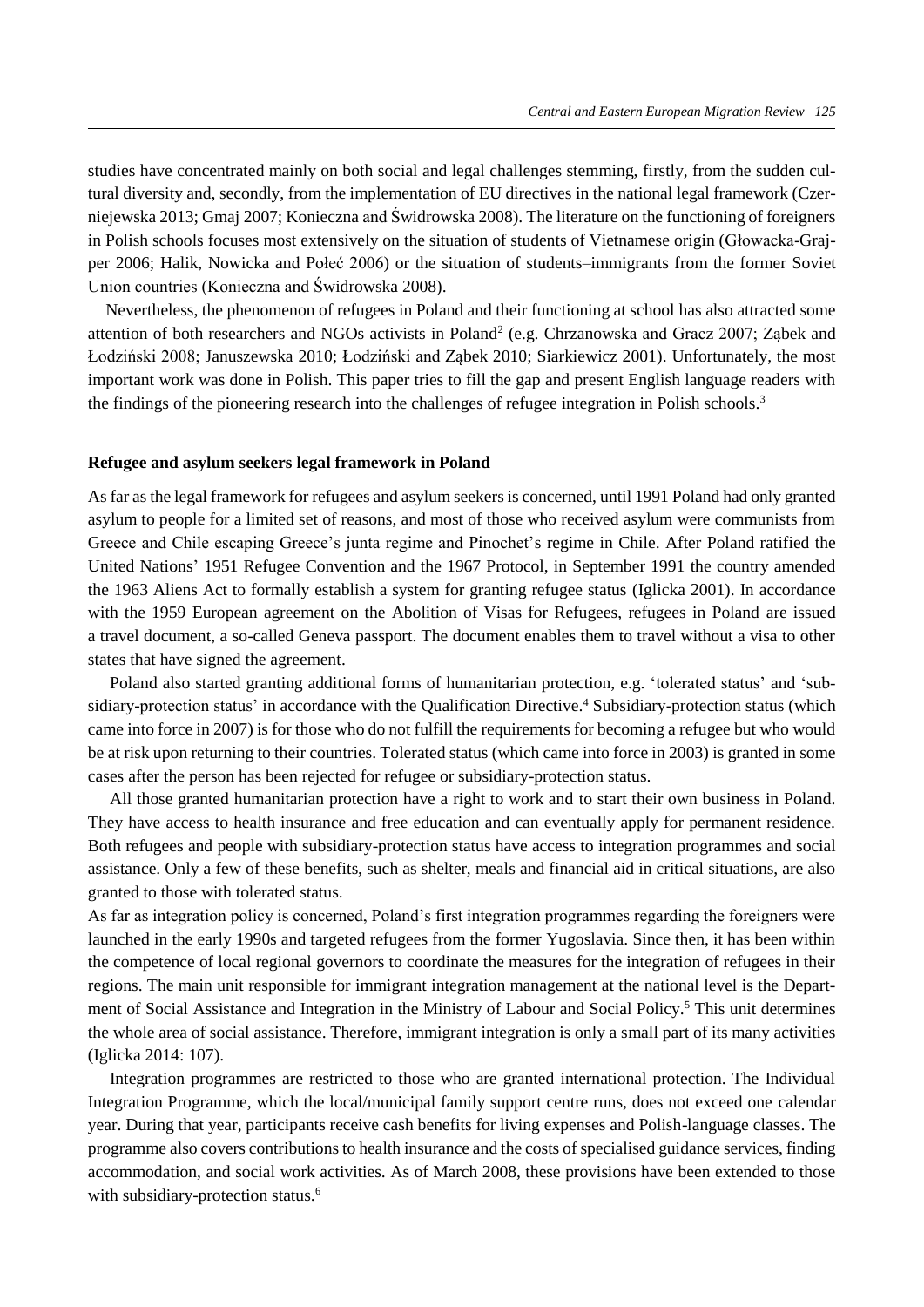Indeed, Poland lags behind its western neighbours in regulating and developing services for immigrants (Bieniecki, Kazmierkiewicz and Smoter 2006). The government's lack of interest in immigrants might well stem from Poland's isolation during the communist era and the self-perception of Poland as ethnically and culturally homogenous (Iglicka and Ziolek-Skrzypczak 2010), though perhaps foremost from the fact that both the stock and current flows of foreign residents have remained relatively low by EU standards. Wrongly assuming that the inflow of foreigners depends on policy and not on the economic prosperity of a given country, the government has taken decisive steps toward reforming Poland's migration policy.

The debate on the strategy was finalised in July 2012 when a document titled *Migration Policy of Poland – the Current State of Play and Further Actions* (MI 2012) was adopted by the Council of Ministers.<sup>7</sup> The document was drafted after lengthy consultations with social partners, including NGOs (Iglicka 2014: 107).

This document is meant to serve as a basis for setting specific migration policy targets, drafting specific laws and other regulations, and promoting relevant institutions in the years ahead. It is the first migration policy document adopted by the government of Poland of such political importance, and with such substantive extent (Iglicka 2014: 107).

It would not be an exaggeration to say that the document is in fact all about immigration policy, in spite of the fact that Poland continues to be primarily a country of emigration (acknowledged and deplored in many public speeches by the highest officials), where foreigners not only constitute a tiny minority but the inflow from other countries is low and most likely will remain low in the near future.

The above prioritisation of migration policy goals and topics, despite the government's concern with the continuing outflow of Polish people to other countries, reflects a tendency towards a 'Europeanisation' of government policy and a rather passive participation (from the national point of view) in the discussion on common EU asylum/relocation policy. On 14 September 2014, Prime Minister Kopacz spoke ahead of an EU summit on the refugee crisis, saying, 'We will accept as many refugees as we can afford, not one more, not one less. I promise the Polish people that we will not show ourselves to be the black sheep of Europe'.<sup>8</sup>

However, in the October 2015 parliamentary election, the right-wing Law and Justice Party won the majority of seats, and official rhetoric took on a harsher tone under the new government. After the March 2016 terrorist attacks in Brussels, Prime Minister Beata Szydło announced that Poland would not accept any refugees under the plan. 'I say very clearly that I see no possibility at this time of immigrants coming to Poland'.<sup>9</sup>

The strategy of Poland's migration policy (MI 2012) was cancelled. The emphasis of a new policy is squarely on security. One conspicuous example of this attitude is the Polish government's close cooperation in EU security issues. Frontex, the EU agency entrusted with coordinating border security, is based in Warsaw. One can also notice an increase in decision-makers' interest in immigrants' integration issues. They more actively started to offer commentaries and *suggestions* regarding the programmes implemented by the European Refugee Fund (EFR) and European Integration Fund (EIF) (Iglicka and Gmaj 2015).

#### **The refugee population: main demographic and social features**

Poland has experienced a steadily increasing number of refugee applications from various countries in Europe, Asia, and Africa since the late 1990s, from just over 3 400 in 1998 to over 15 000 in the peak year of 2013 (see Figure 1). Over the last decade, the majority of applications came from Russia, most of them from the war-torn region of Chechnya (see Table 1). Prior to the year 2000 (during and after the first Russian- -Chechen war from 1994 till 1996), the majority of the applicants were young single men who wanted to work in Europe and to build the basis of a new life for themselves and their families (Stummer 2016). The situation changed after the outbreak of the second war in 2004. That is when a lot of children and single mothers started to arrive, the majority coming from the Chechen capital of Grozny.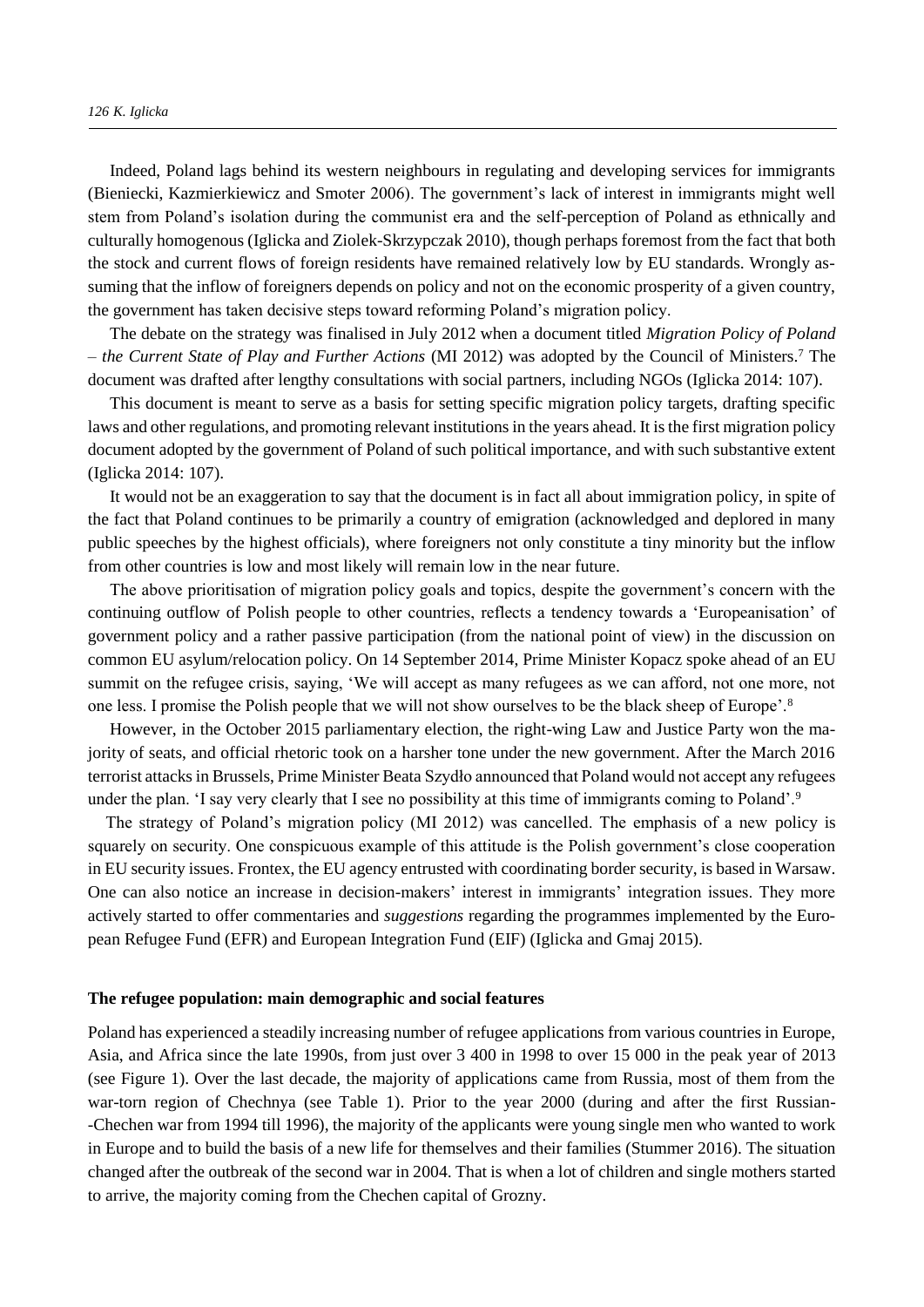As Stummer (2016) stresses: 'Officially, the second Russian-Chechen war ended in the 2009. Although the number of refugees has been getting lower year by year, thousands are still crossing European borders, mostly because of the brutality of the Kadyrov regime and the poor living conditions of their home regions. The biggest increase in the number of applicants arriving from the Russian Federation took place in 2013, when the German government agreed to introduce social benefits for refugees equaling the amount paid to German citizens'.

In the year 2013, Poland had taken 12 849 asylum seekers from the Russian Federation whereas in the preceding year the number of arriving applicants was 6 084, and in the year before it amounted to 4 305 (see Table 1). In the period after 2013 the number of applications dropped and it currently fluctuates around 12 000. As for asylum applications since 2014, Ukrainians now occupy second place.



**Figure 1. Refugee applications in Poland, 1992–2016** 

Source: Office for Foreigners, Warsaw, various years.

**Table 1. The number and nationality of persons who applied for asylum in the territory of Poland (top five countries) (2007–2015)**

| <b>Citizenship</b> | 2007    | 2008    | 2009     | 2010    | 2011    | 2012    | 2013    | 2014    | 2015    | <b>Total</b> |
|--------------------|---------|---------|----------|---------|---------|---------|---------|---------|---------|--------------|
| Russia             | 9 2 3 9 | 7754    | 5 7 2 6  | 4 7 9 5 | 4 3 0 5 | 6 0 8 4 | 12849   | 4 1 1 2 | 7989    | 62 853       |
| Georgia            | 31      | 71      | 4 2 1 4  | 1 0 8 2 | 1735    | 3 2 3 4 | 1 2 4 5 | 726     | 394     | 12732        |
| Ukraine            | 55      | 40      | 36       | 45      | 67      | 74      | 46      | 2 3 1 8 | 2 3 0 5 | 4986         |
| Armenia            | 43      | 50      | 147      | 107     | 216     | 413     | 206     | 135     | 195     | 1512         |
| Syria              | 6       | 10      |          | 8       | 12      | 107     | 255     | 114     | 295     | 814          |
| Other              | 674     | 586     | 457      | 497     | 552     | 841     | 652     | 790     | 1 1 4 7 | 6 1 9 4      |
| Total              | 10 048  | 8 5 1 1 | 10 5 8 7 | 6 5 3 4 | 6887    | 10 753  | 15 253  | 8 1 9 5 | 12 3 25 | 89 093       |

Source: Office for Foreigners, Warsaw, various years.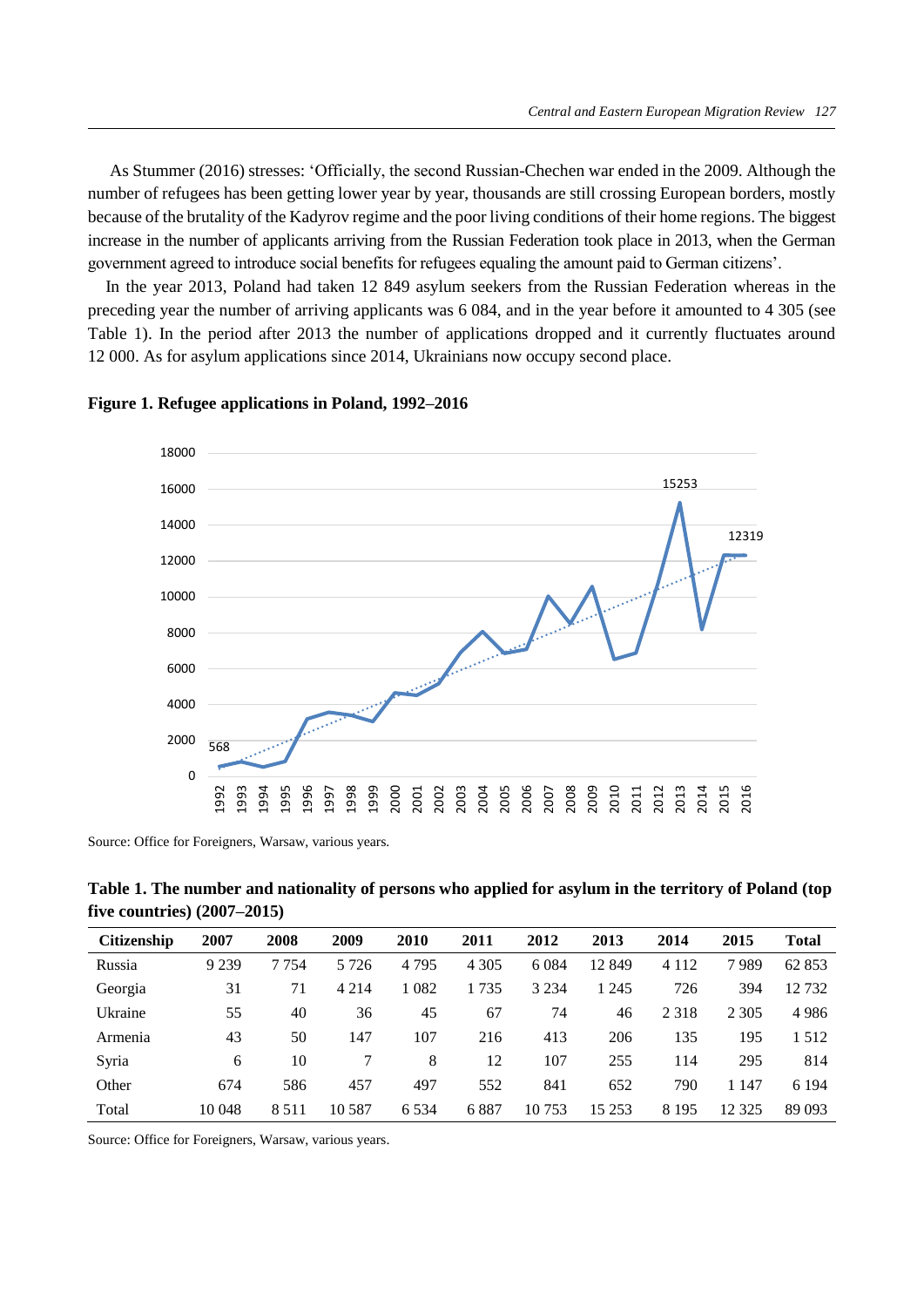From 1992 through 2009, 3 113 applicants received refugee status (3.5 per cent of all applications). More than half of those approved came from Russia (mostly from Chechnya). Recognised refugees also came from Syria (since 2013), Belarus, Afghanistan and Iraq (see Table 2).

| <b>Citizenship</b> | 2007     | 2008     | 2009     | 2010 | 2011     | 2012     | 2013 | 2014 | 2015 | <b>Total</b> |
|--------------------|----------|----------|----------|------|----------|----------|------|------|------|--------------|
| Russia             | 104      | 129      | 100      | 42   | 82       | 48       | 26   | 13   | 21   | 565          |
| Syria              | $\theta$ | $\theta$ | $\theta$ | 0    | $\theta$ | $\theta$ | 70   | 115  | 203  | 388          |
| <b>Belarus</b>     | 3        | 14       | 20       | 19   | 19       | 24       | 21   | 14   | 14   | 148          |
| Iraq               | 5        | 28       |          | 5    | 16       |          | 2    | 8    | 24   | 90           |
| Afghanistan        | $\theta$ | 2        | $\theta$ | 4    | 4        |          | 21   | 27   | 8    | 67           |
| Other              | 4        | 13       | 8        | 12   | 32       | 13       | 68   | 85   | 78   | 313          |
| Total              | 116      | 186      | 129      | 82   | 153      | 87       | 208  | 262  | 348  | 1 571        |

**Table 2. The number and nationality of persons granted refugee status in Poland (top five countries) (2007–2015)**

Source: Office for Foreigners, Warsaw, various years.

As for other forms of humanitarian protection, the 'tolerated status' was granted to 5 913 individuals and 'subsidiary-protection status' to 4 348 asylum seekers by the end of 2015 (see Tables 3 and 4). Regarding statistics on 'tolerated status' it is worth mentioning that 90 per cent of persons granted a positive decision came from Russia, while 5 per cent were made up of Georgians and Armenians. The same trend is visible in case of 'subsidiary protection status'. This form of humanitarian protection was given to 93 per cent of applicants from Russia (see Tables 3 and 4).

| Table 3. The number and nationality of persons who were granted 'tolerated status' in the territory of |  |
|--------------------------------------------------------------------------------------------------------|--|
| Poland (top five countries) (2007–2015)                                                                |  |

| <b>Citizenship</b> | 2007 | 2008     | 2009 | 2010 | 2011 | 2012 | 2013 | 2014     | 2015     | Total   |
|--------------------|------|----------|------|------|------|------|------|----------|----------|---------|
| Russia             | 2830 | 1474     | 48   | 98   | 84   | 223  | 282  | 202      | 91       | 5 3 3 2 |
| Georgia            |      | $\Omega$ | 0    | 14   | 4    | 23   | 65   | 39       | 6        | 152     |
| Armenia            |      | 4        | 6    | 19   | 32   | 20   | 22   | 13       | 10       | 127     |
| Ukraine            | 0    |          | 4    | 3    | 5    | 3    | 8    |          | 6        | 41      |
| Mongolia           | 0    | $\Omega$ |      |      | 14   | 0    | 2    | $\theta$ | $\Omega$ | 22      |
| Other              | 39   | 16       | 8    | 57   | 31   | 23   | 26   | 30       | 9        | 239     |
| Total              | 2871 | 1495     | 67   | 196  | 170  | 292  | 405  | 295      | 122      | 5913    |

Source: Office for Foreigners, various years.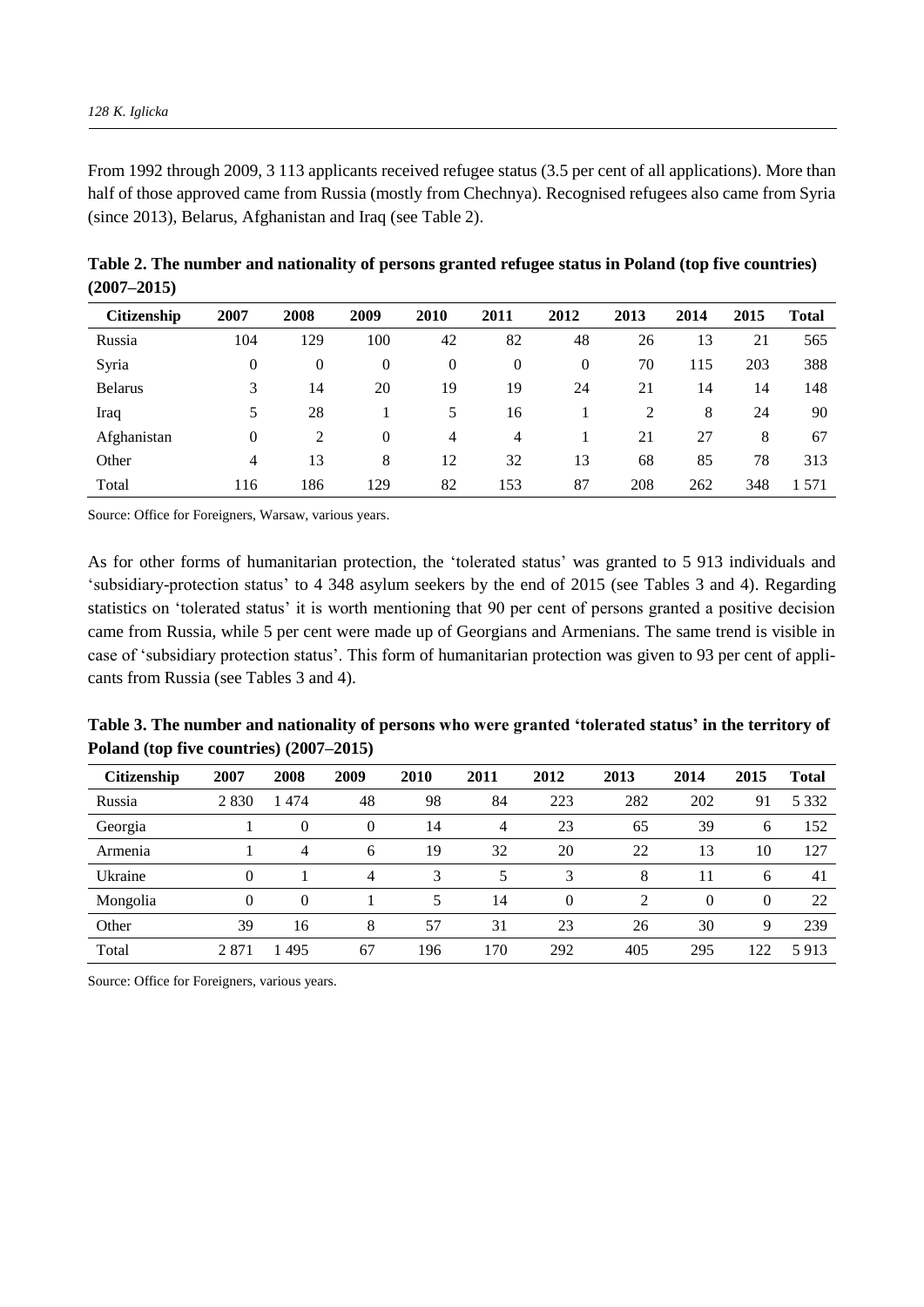| <b>Citizenship</b> | 2008     | 2009     | 2010     | 2011 | 2012     | 2013           | 2014     | 2015     | <b>Total</b> |
|--------------------|----------|----------|----------|------|----------|----------------|----------|----------|--------------|
| Russia             | 1 0 5 9  | 2 2 5 9  | 173      | 128  | 119      | 85             | 107      | 104      | 4 0 34       |
| Iraq               | 3        | 22       | 5        | 8    |          | $\overline{0}$ | 15       | 24       | 78           |
| Syria              | $\Omega$ | $\Omega$ | $\theta$ | 2    | 5        | 20             | 17       | 3        | 47           |
| Somalia            | $\theta$ | 6        | $\theta$ | 0    | 0        | 19             | 3        | 2        | 30           |
| Sri Lanka          | 8        | 16       |          |      | $\theta$ | $\overline{0}$ | $\Omega$ | $\theta$ | 26           |
| Other              |          | 11       | 17       | 14   | 15       |                | 28       | 34       | 133          |
| Total              | 1 077    | 2 3 1 4  | 196      | 153  | 140      | 131            | 170      | 167      | 4 3 4 8      |

**Table 4. The number and nationality of persons who were granted subsidiary protection status in the territory of Poland (top five countries) (2008–2015)**

Source: Office for Foreigners, Warsaw, various years.

#### **Legal basis regulating the attendance of refugee and foreign children in Polish schools**

It is clear from EU asylum acquis that all asylum-seeking children and refugee children should be granted access to education as foreseen in the Receptions Conditions Directive and the Qualifications Directive.<sup>10</sup>

The Polish educational system at all levels below the level of higher education is based on the Act of 7 September 1991 on the Educational System (as amended), the Act of 8 January 1999 on the Implementation of the Education System Reform (as amended), and the Act of 26 January 1982 – Teachers' Charter (as amended). The situation of immigrants' children in a Polish school is regulated first of all under the Act on the Educational System, in particular in Articles 93.1, 94.1 and 94a.l. Individual issues are addressed in the regulations of the Minister of National Education.

Children who are not Polish citizens can benefit from education and care in public kindergartens and primary schools and junior high schools on the same basis as Polish citizens. The amendment of the Act on the Educational System (adopted by the Parliament on 19 March 2009) extended the access to senior high schools. This solution applies to individuals until they turn 18 years old or graduate from high school. It can therefore be concluded that as a result of this amendment, the universal right to education for individuals until they turn 18 years old, as stipulated in the Constitution (art. 70, item 1 and 2), pertains to foreigners as well.

The access to a specific school is regulated on a territorial basis; i.e. it depends on residence in a given territorial unit. The legal residence status of the child's parents and/or guardians, including tolerated or unregulated status, is irrelevant here. In the past few years, the rules for accepting foreign children into Polish kindergartens and schools have been simplified. The requirement to recognise school certificates was abolished. Admission to the school is based on the child's school certificates and/or the total number of schooling years. If this number cannot be proved by documents, a proper grade is established on the basis of statement by a parent, legal guardian or the foreign student himself/herself, provided s/he is an adult. Even when a pupil is unable to provide any documents, s/he can still be admitted to school following an interview. Students with a command of Polish below a level sufficient to benefit from education may be assigned a complementary language course (individual or group classes) of not less than two hours a week. They can also benefit from additional remedial classes in subjects where curricula gaps occur between Polish and foreign schools, as in the case of Polish language lessons, individually or in a group. However, the total number of these complementary lessons, including Polish language, cannot exceed five hours a week per pupil (regulation of the Minister of National Education of 1 April 2010).

An important condition to help the immigrant child's functioning at a Polish school, provided for in the Act on the Educational System, is the introduction of a cultural assistant to the school. Since 1 January 2010,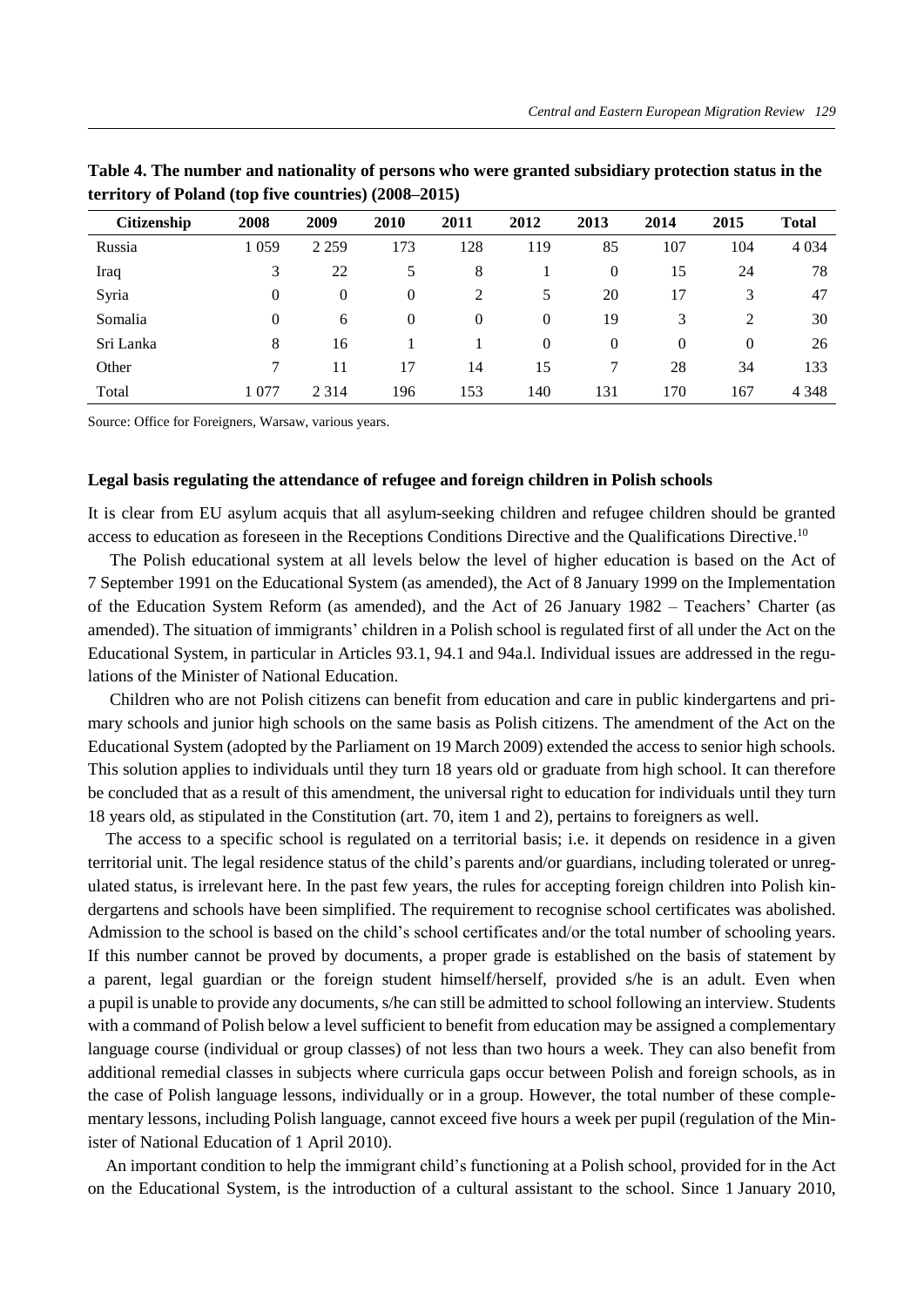a child who does not speak Polish sufficiently can benefit from the help of a teaching assistant, employed by the school headmaster – however, up to twelve months only. The Act on the Educational System also regulates the issue of learning the language and culture of the country of origin of a pupil who is subject to compulsory schooling. In consultation with the school headmaster and following the consent of the executing authority, classes devoted to this subject can be organised in schools by diplomatic or consular missions and/or nationspecific cultural and educational associations. The school shall provide rooms and teaching aids for this purpose, free of charge. However, a necessary condition for such classes to take place in a given school is that this school is attended by at least seven immigrant pupils (and in art schools at least fourteen).

## **Refugee students in Polish schools: main demographic and social features**

At this point we should examine the overall scale of the phenomenon of immigrants and refugee students in Poland. In September 2015, according to the Education Information System, as many as 2 167 054 students began education in primary schools and 3 189 653 students in high schools. This group included 4 996 students that were not Polish citizens, including 392 refugees. This means that the foreign students accounted for 0.09 per cent of individuals registered in the Polish education system, and the refugee themselves accounted for less than 0.007 per cent of all students. The question remains, however, what share of refugee children the Ministry of National Education's (MNE) data refer to – statistics from the beginning of the school year do not include short-term stays during the school year. They can also be artificially inflated by students whose families were granted refugee status and then left Poland. The answer can be found in the statistics of the Office for Foreigners(OFF). Let us compare the number of students (including schools and kindergartens) from families applying for refugee status (based on MNE's statistics) with the number of submitted applications for refugee status for people aged 6–18 (OFF statistics). It turns out that, e.g. in 2009, the Office for Foreigners reported a 5 per cent increase in the number of individuals subject to compulsory education applying for refugee status, whereas MNE's data reported a decrease of 21 per cent. In 2011 OFF statistics again showed a 5 per cent increase whereas MNE's data reported a drop of 11 per cent. And again, in 2015 OFF statistics showed a 6 per cent increase whereas MNE's data reported a decrease of 7 per cent.

Children with refugee status enabling them to stay legally in the Schengen area often 'disappear' from the Polish educational system. This phenomenon affects the possibility of achieving educational success when working with a foreign child. This is also reported quite often by the teachers participating in the case-study research findings described in the following parts of this paper. A detailed summary in absolute numbers is offered in Table 5 below.

The territorial distribution of refugee students is consistent with the logic of establishing refugee centres. The largest group (228 persons in 2011) was registered in schools in the Mazovian Province (central part of Poland). In the same year, 142 students took up education in the Lublin Province and 126 in Podlasie (south-eastern part), while 46 students were registered in Kujawsko-Pomorskie Province (northern part). Other provinces hosted fewer students: there were seven of them in Łódź Province, two in Małopolska, Silesia and Warmia–Mazury, and one in Pomorskie and in Wielkopolskie.

As for refugee students' countries of origin, the data were provided by the Office for Foreigners and refer to individuals aged 6–18, whose families filed the application for refugee status in a given year (Table 6). Thus it is understandable that the trend observed in this table reflects the patterns in the previously analysed statistics (see Tables 1, 2, 3 and 4). The largest group of students is from Russia, the second group consists of Georgians and the third of Armenians. Citizens of other countries account for 2.7 per cent of registered applications.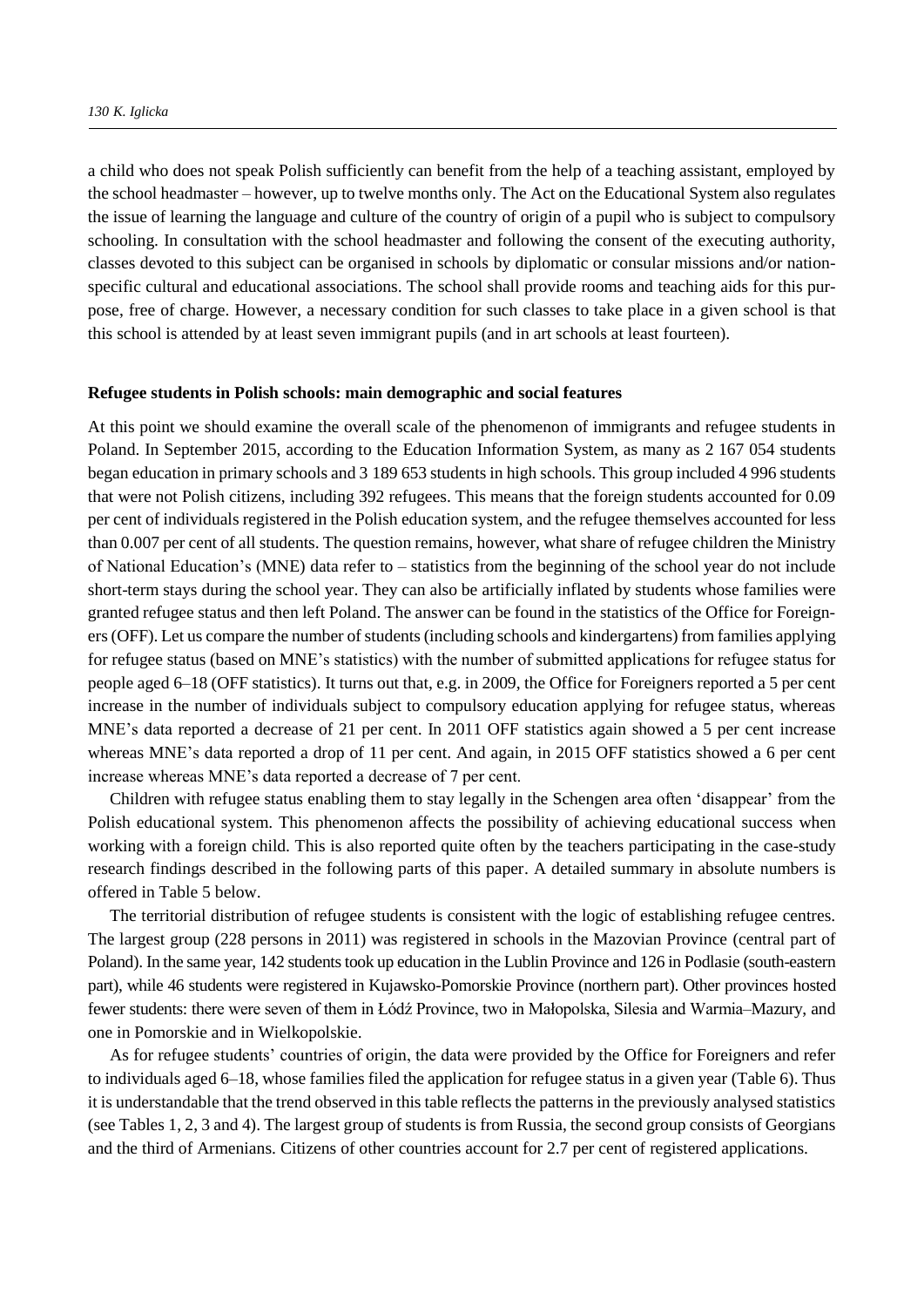|      | Number of refugee children |                    |
|------|----------------------------|--------------------|
| Year | according to MNE*          | according to OFF** |
| 2008 | 869                        | 903                |
| 2009 | 692                        | 949                |
| 2010 | 521                        | 674                |
| 2011 | 465                        | 710                |
| 2014 | 421                        | 885                |
| 2015 | 392                        | 945                |

|  |  |  | Table 5. Summary of MNE's and OFF's statistics on the number of refugee children (selected years) |  |
|--|--|--|---------------------------------------------------------------------------------------------------|--|
|  |  |  |                                                                                                   |  |

\* number of students in September;

\*\* the number of asylum applications filed during the year.

Source: own calculations based on data from the Ministry of National Education and the Office for Foreigners, Warsaw, various years.

Individual refugee children have attended Polish schools since the early 1990s but the schools began to admit more groups of children from refugee centres in 2005. At first things were very difficult. Until the introduction of the Regulation by the Minister of Education of 4 October 2001, schoolmasters did not admit children awaiting the decision on refugee status if they could not provide a certificate of their attendance at and/or graduation from a school abroad. Therefore, in 1994–2001, it were mostly children living in the Central Reception Centre for Refugees in Dębak that attended schools since, at that time, it was the only Centre for certified refugees.

As mentioned, access to schools in Poland is regulated on a territorial basis, i.e. registration as a resident of the local community. As a consequence, some schools were 'overcrowded' by residents of nearby refugee centres. For teachers it meant an incredible pedagogical effort for which they were usually not prepared. For Chechen children it meant creating ethnic enclaves inside schools, and for Polish pupils it meant receiving far less of the teachers' attention. There were even cases where Polish parents decided to transfer their children to other schools out of concern for the deteriorating level of education provided to their children. In response to these worrying effects, refugee children started being sent to schools which were not assigned to the area of the refugee centre but were located not too far away from the centre (Gmaj 2007).

Another problem was the discontinuation of education due to a 'lack of interest on the part of the parents', as social workers reported. This comment has met with the disapproval of the authors of the report of the Association for Legal Intervention (Kosowicz 2007), who noticed that in relation to the Polish children, 'parental lack of interest' is not tantamount to the consent to evade compulsory schooling. In order to change this situation, cash equivalents were offered only to those parents whose children attended schools. As a result, in the 2005/2006 school year more than half of refugee children attended Polish schools, which was still low but, in comparison to the previous years, it was a higher rate. In September 2006 more than 80 per cent of school-aged asylum-seeking children were enrolled in schools (Gmaj 2007). In 2007, 90 per cent of children subject to compulsory schooling were part of the education process (Gmaj 2007; Gmaj and Iglicka 2010). This does not mean, of course, that all the obstacles to providing those students with quality education have been eliminated.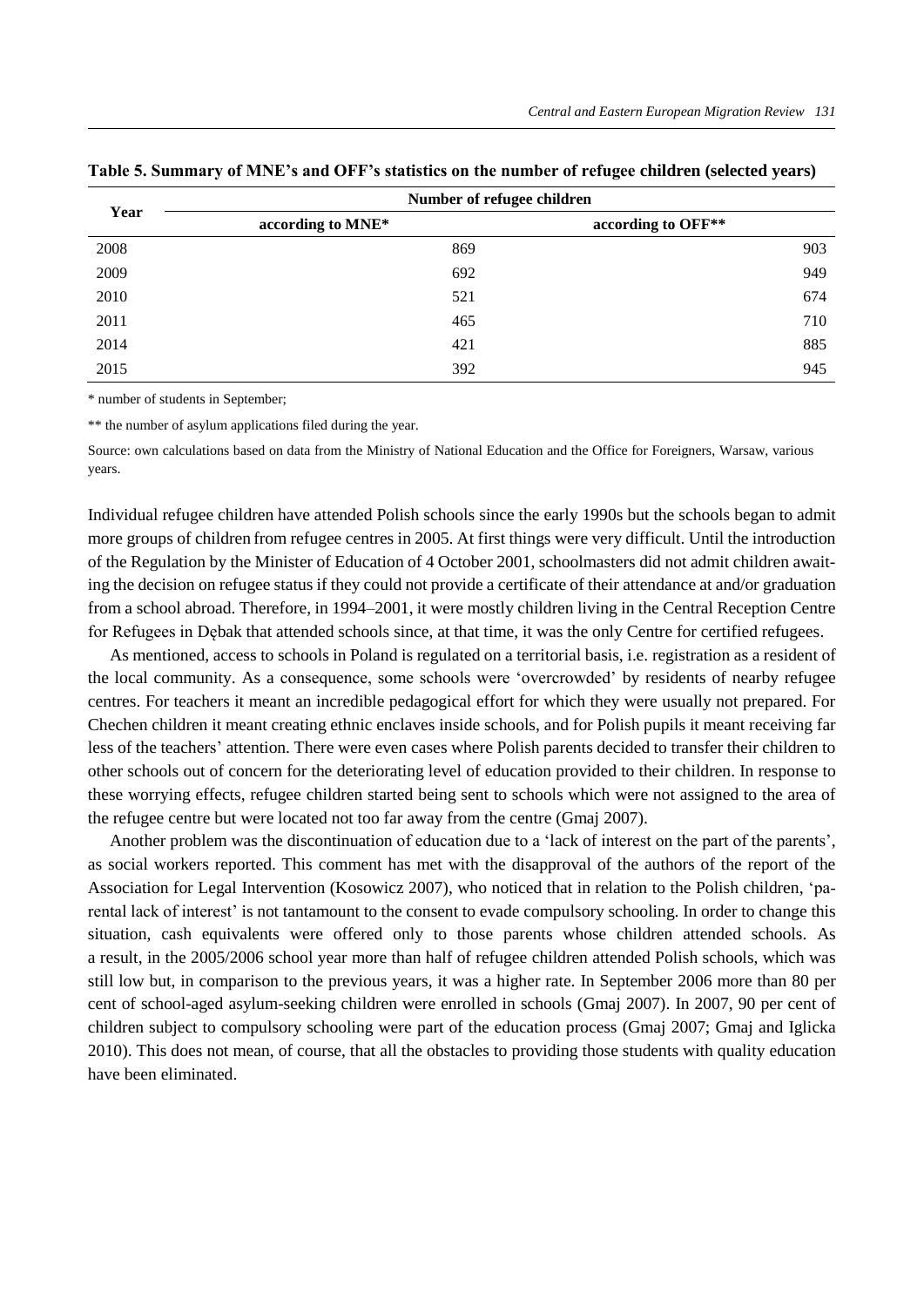| Citizenship         | Year of submitting the application for refugee status |                          |                          |                |                |                |  |  |
|---------------------|-------------------------------------------------------|--------------------------|--------------------------|----------------|----------------|----------------|--|--|
|                     | 2007                                                  | 2008                     | 2009                     | 2010           | 2011           | <b>Total</b>   |  |  |
| Afghanistan         | $\overline{a}$                                        | $\overline{\phantom{a}}$ | $\overline{2}$           | $\overline{3}$ | 6              | 11             |  |  |
| Armenia             | 3                                                     | $\overline{4}$           | 12                       | $11\,$         | 17             | 47             |  |  |
| Bangladesh          | $\overline{2}$                                        |                          | $\overline{\phantom{a}}$ | L.             | L.             | $\overline{2}$ |  |  |
| without citizenship | $\overline{\phantom{0}}$                              |                          | $\overline{2}$           | $\mathbf{1}$   | $\mathbf{1}$   | $\overline{4}$ |  |  |
| <b>Belarus</b>      | 6                                                     |                          | $\overline{c}$           | 1              | 3              | 12             |  |  |
| Burundi             | $\overline{2}$                                        |                          | $\overline{a}$           |                |                | $\overline{2}$ |  |  |
| China               |                                                       |                          | $\overline{c}$           |                |                | $\overline{2}$ |  |  |
| Ethiopia            | $\mathbf{1}$                                          |                          |                          |                |                | $\mathbf{1}$   |  |  |
| Egypt               |                                                       |                          |                          |                | $\mathbf{1}$   | $\mathbf{1}$   |  |  |
| Eritrea             |                                                       |                          |                          |                | $\overline{4}$ | $\overline{4}$ |  |  |
| Georgia             | $\mathbf{1}$                                          | $\mathbf{1}$             | 253                      | 61             | 154            | 470            |  |  |
| Iraq                |                                                       | 8                        | $\overline{a}$           | $\overline{2}$ | 3              | 13             |  |  |
| Kazakhstan          | $\overline{2}$                                        | $\mathbf{1}$             | $\overline{a}$           | $\mathbf{1}$   | $\overline{2}$ | 6              |  |  |
| Kirghizstan         |                                                       | $\overline{2}$           | $\overline{2}$           | 3              | 8              | 15             |  |  |
| Lebanon             |                                                       |                          | $\mathbf{1}$             |                |                | $\mathbf{1}$   |  |  |
| Lithuania           | $\mathbf{1}$                                          |                          |                          |                |                | $\mathbf{1}$   |  |  |
| Morocco             |                                                       | $\mathbf{1}$             |                          |                |                | $\mathbf{1}$   |  |  |
| Moldova             | $\mathbf{1}$                                          |                          |                          |                |                | $\mathbf{1}$   |  |  |
| Mongolia            |                                                       |                          | $\mathbf{1}$             | $\mathbf{1}$   | $\overline{2}$ | $\overline{4}$ |  |  |
| Palestine           | $\mathbf{1}$                                          |                          |                          |                |                | $\mathbf{1}$   |  |  |
| Russia              | 1 1 2 4                                               | 875                      | 667                      | 588            | 501            | 3755           |  |  |
| Somalia             | $\mathbf{1}$                                          | $\overline{a}$           | $\overline{a}$           | ÷,             | L.             | $\mathbf{1}$   |  |  |
| Sri Lanka           | $\mathbf{1}$                                          | $\sim$                   |                          |                |                | 1              |  |  |
| Sudan               |                                                       | 3                        |                          |                |                | 3              |  |  |
| Syria               |                                                       | $\mathbf{1}$             |                          |                | $\overline{2}$ | 3              |  |  |
| Tanzania            |                                                       |                          |                          |                | $\mathbf{1}$   | $\mathbf{1}$   |  |  |
| Turkmenistan        |                                                       |                          |                          |                | $\overline{2}$ | $\overline{2}$ |  |  |
| Ukraine             | 7                                                     |                          | $\mathfrak{2}$           | $\mathbf{1}$   | $\mathbf{1}$   | 11             |  |  |
| Uzbekistan          |                                                       | 4                        | $\overline{c}$           | $\mathbf{1}$   | $\overline{2}$ | 9              |  |  |
| Vietnam             |                                                       | 3                        | $\mathbf{1}$             | $\sim$         | $\sim$         | $\overline{4}$ |  |  |

#### **Table 6. Refugee students' countries of origin. Poland 2007–2011**

Source: Own calculations based on data from the Office for Foreigners, Warsaw, various years.

One of the major problems has been and still is the fact that the Polish educational system is not prepared to include students with such specific needs. Schools are not ready in many respects, ranging from a lack of funding and therefore materials that can be used while working in the classroom, to teachers' expertise and skills in dealing with children that have experienced warfare and exile. And while a number of schools and many teachers demonstrate good will and commitment, there are opposite examples as well. It happens that the school refuses to admit students because it feels unable to cope with the challenge. The situation is gradually improving, *inter alia* thanks to the enormous commitment of non-governmental organisations that pursue cooperation with schools and local authorities. However, the situation of young people – teenagers who have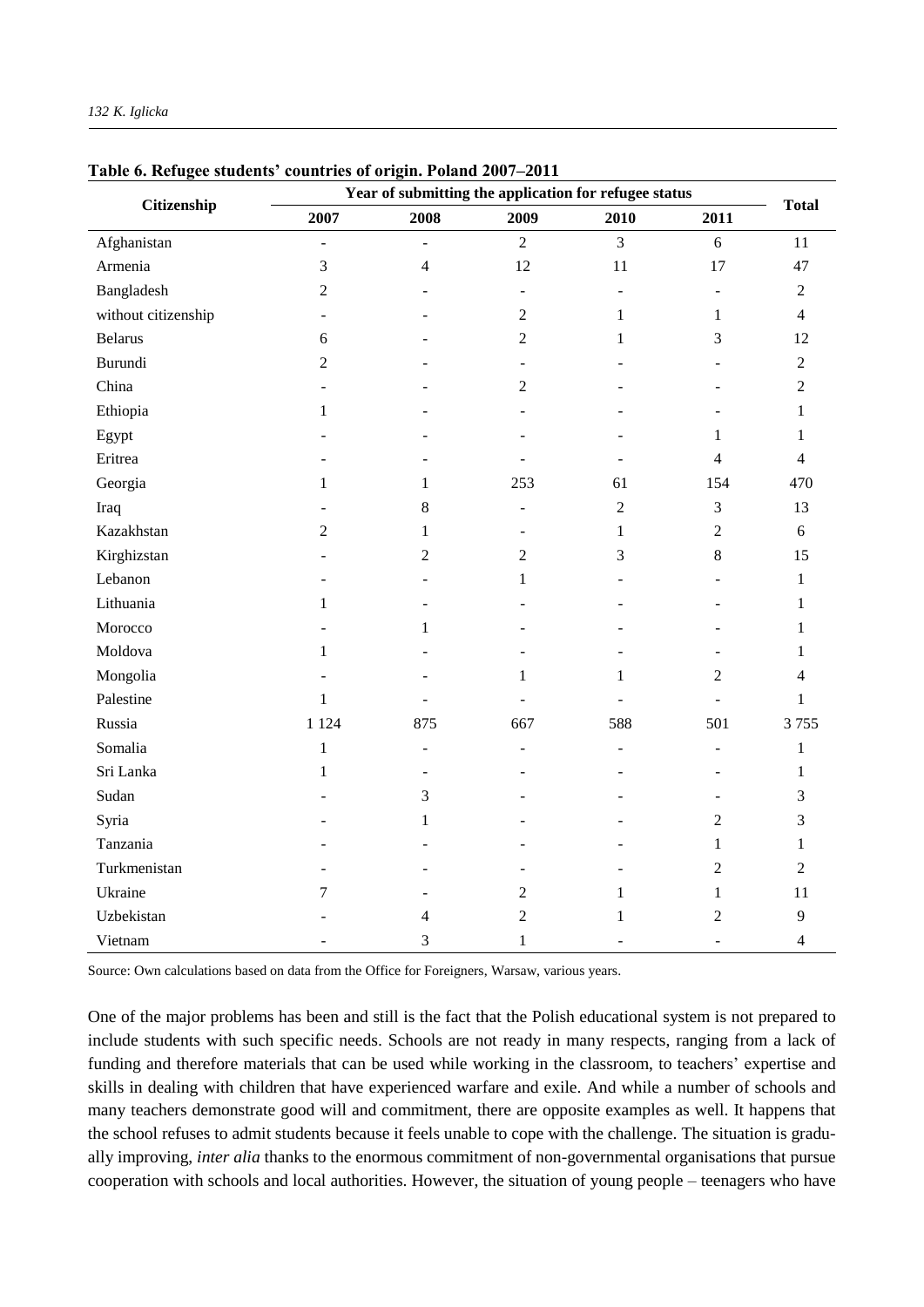had a gap in education or have not attended school at all – is still unresolved. The tools and methods to work with such demanding students are lacking. In the case of sixteen- and seventeen year olds, only non-public schools have been able to cope with such individuals so far.

# **Case study findings**

The purpose of the pioneering study on 'transit' refugee children in Polish schools<sup>11</sup> was to analyse the issue of the inclusion of refugees in the Polish education system as well as children granted international legal protection or waiting to be granted such protection. However, we decided to stress the role of education in the integration process of both children and the whole family. Therefore, the policy-oriented aims of this study were firstly to raise awareness of the importance of education among refugee children, and secondly to argue for the improvement of the skills of teachers and tutors dealing with refugee pupils. This research was conducted in 2013/2014 and financially supported by the European Fund for Refugee and a Polish government grant. Within the scheme of the study, 45 in-depth semi-structured interviews (IDI) were conducted in the three main provinces (15 interviews in each region) where refugee centres have been established: Mazovian Province, the Lublin Province, and Podlasie Province.<sup>12</sup> These provinces were selected due to the largest number of refugee centres on their territories. In each province semi-structured interviews were conducted with representatives of the Ministry of National Education, school supervisors at national/local levels, school headmasters, teachers, multicultural assistants, refugee pupils' parents of Chechen origin, NGO representatives and social workers. Seven interview scripts were created depending on the interlocutors. Interviews (recorded and transcribed) were conducted in Polish and/or Russian. Since the interviewers spoke Russian there was no need for interpreters. Apart from the research leader (the author of this paper) and two senior researchers, two local researchers/coordinators were appointed to the project. They were selected from regional universities on the basis of their previous research experience in the field of refugee studies. The research team consisted of demographers, sociologists and anthropologists.

Due to ethical concerns, no refugee children were interviewed. The most important information concerning family life was gathered from the parents.<sup>13</sup> In all provinces, 17 interviews with parents and 20 interviews with teachers, school masters and multicultural assistants<sup>14</sup> were conducted. Furthermore, three interviews were conducted with social workers<sup>15</sup> in each region and five interviews with experts.<sup>16</sup>

No regional differences were observed in this study as far as integration challenges are concerned, from either the school or local perspective. None of the Chechen respondents (parents) wanted to return to Chechnya, but nor did they perceive Poland as a destination country. Apart from problems with finding a job and making a living they mentioned the lack of an ethnic network to help pave the way for a successful settlement in Poland. This finding supports the observation by Beirens, Hughes, Hek and Spicer (2007) that underlined the important role of refugees' and asylum seekers' social networks in providing both the practical and emotional support necessary to mitigate social exclusion and to promote integration within receiving societies.

Social and ethnic divisions between racial and ethnic groups – along economic, cultural, and political lines – are a central feature of public life throughout the world. The problem spans geographical and political boundaries and reflects universal social dynamics. Inequality and conflicts between groups involve not just economic but also cultural and political factors.

The ethnic exclusion may be illustrated in our case with a *casus* of one of Chechen girls in our study who could not make friends either with the Chechens – as for them, she was a Pole since she spoke Polish without an accent – or with the Poles, as these in turn perceived her as a Chechen. The teacher advised her not to wear a long traditional skirt, but it did not help; once she moved to another school problems ceased to exist, but only until two other Chechen girls joined the class.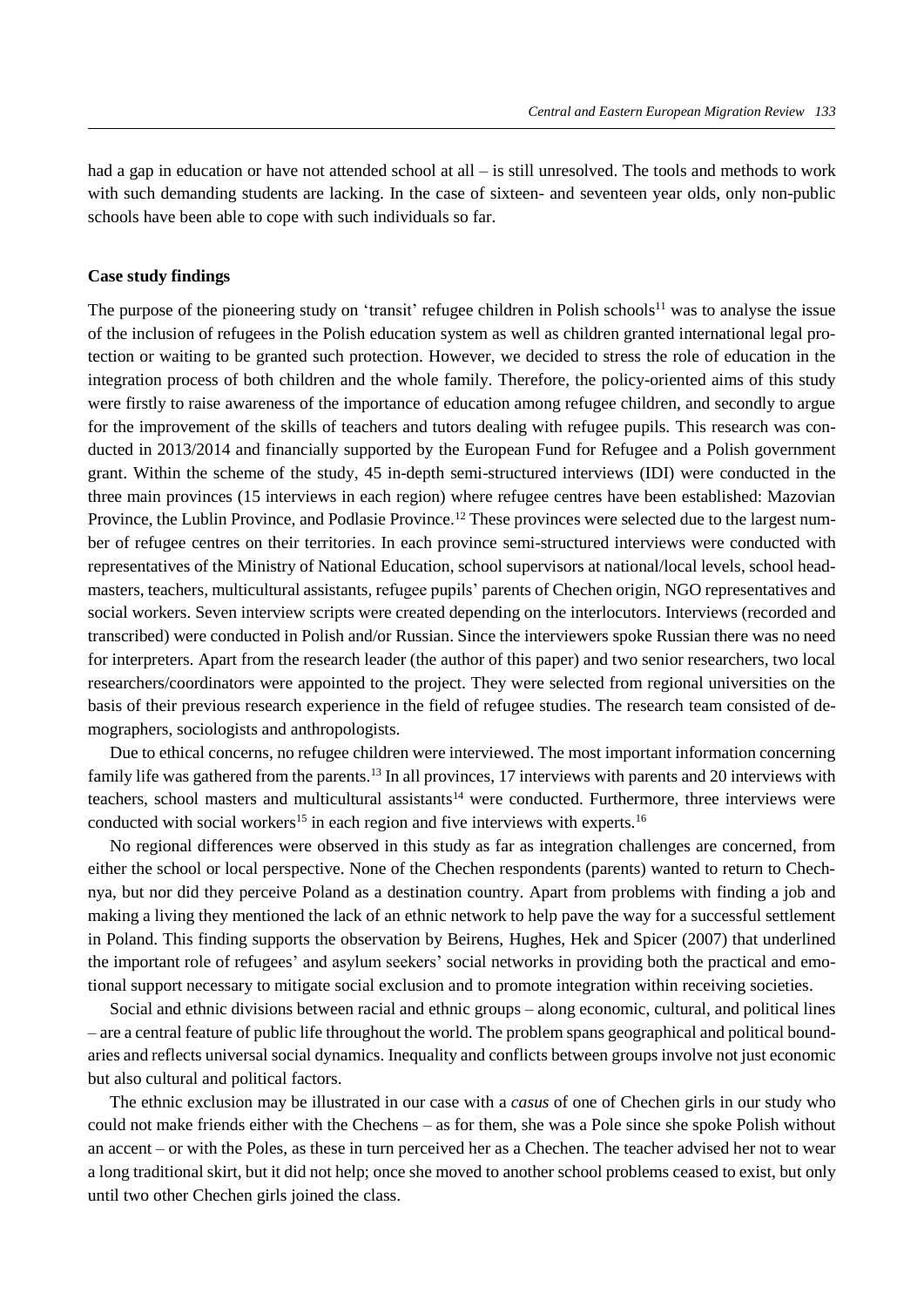According to interviewees – specifically, Polish teachers and Chechens professionally involved in supporting the educational process – students from Chechnya show higher levels of aggression compared to Polish students. It was not possible to obtain any systematically collected data to confirm this finding. Perhaps it is a construct based on cultural diversity, perhaps due to the different motor reactions and facial expressions, explicitly manifested also outside of school? However, we cannot disregard completely the problem of violence in schools reported by school representatives. Here is how the situation is presented by a tutor (of Chechen origin) of a 'Chechen reception class':

*Depression, aggression, it's in this kid all the time – wants to fight in class – I must separate them, tell that they don't have to fight, that we don't beat each other in Poland, but we – the teachers – we can't beat them or even raise our voice, and this child who is used to being beaten, doesn't listen to us... doesn't want to talk. He is used to being beaten, but he doesn't want to talk – kids make trouble all the time. We teach them all year round not to fight, not to touch each other, 'you can't', 'you mustn't' – all the time we have to take care of discipline and order...* (NAU2POD).

As this same tutor notes, aggression occurs as a consequence of traumatic war experiences:

*They shouldn't be aggressive, and here, we have both anger and aggression – it came from their parents – either from the family or they have it inscribed in their genes – I don't know, I'm terrified; I worked at the school until the war broke out [in Chechnya], and never have I seen such an aggression. (...) The first year when I came to this class, I shook my head in disbelief – so, how can you behave like that? I haven't seen such children (...) they do want a fairy tale ... but do you know what they kind of a fairy tale they want? Not the usual one, they want to play only with weapons. And fairy tales – they want it to be a fairy tale with knives, fights, they want the protagonists to die – that's the only fairy tale they want. 'Why you don't have such fairy tales here?' – they asked me yesterday. Reception class, kids 5 and 6 years old, and they want fairy tales with murders…* (NAU2POD).

Such statements as 'they have violence inscribed in their genes' shows that the teacher is completely unprepared to deal with children who are possibly suffering from a post-traumatic syndrome, however. Since these words came from a tutor of Chechen origin, it is worth remembering that simple tutor selection 'by ethnicity' does not necessarily mean having the appropriate skills to deal with foreign children with special needs.

The ethnic exclusion is also related to economic exclusion (Łodziński 2009). As Algan, Dustmann, Glitz and Manning (2010: 40) observe: 'there are a number of reasons why the integration of immigrants and their children matters. The more successful immigrants are in the labour market, the higher will be their net economic and fiscal contribution to the host economy. On the other hand, poor economic success may lead to the social and economic exclusion of immigrants and their descendants, which in turn may lead to social unrest, with riots and terrorism as extreme manifestations'.

As was indicated by one of the female workers of NGOs, coming from Chechnya: *in these families there is shortage, instability, uncertainty... experienced by the children* (NGO1POD). The respondents all emphasise the difficult financial and housing conditions of the Chechen families.

*Some of them live in hotels and not in the centre, or at least they say so, because these are the cellars nearby the hotels that someone let to them* (NGO1POD). Housing problems are primarily due to very high rents, exceeding several times the standard rates on the market. This issue has also been raised in other studies (Kasprzak and Walczak 2009). High prices and frequent cases of terminating the tenancy agreement after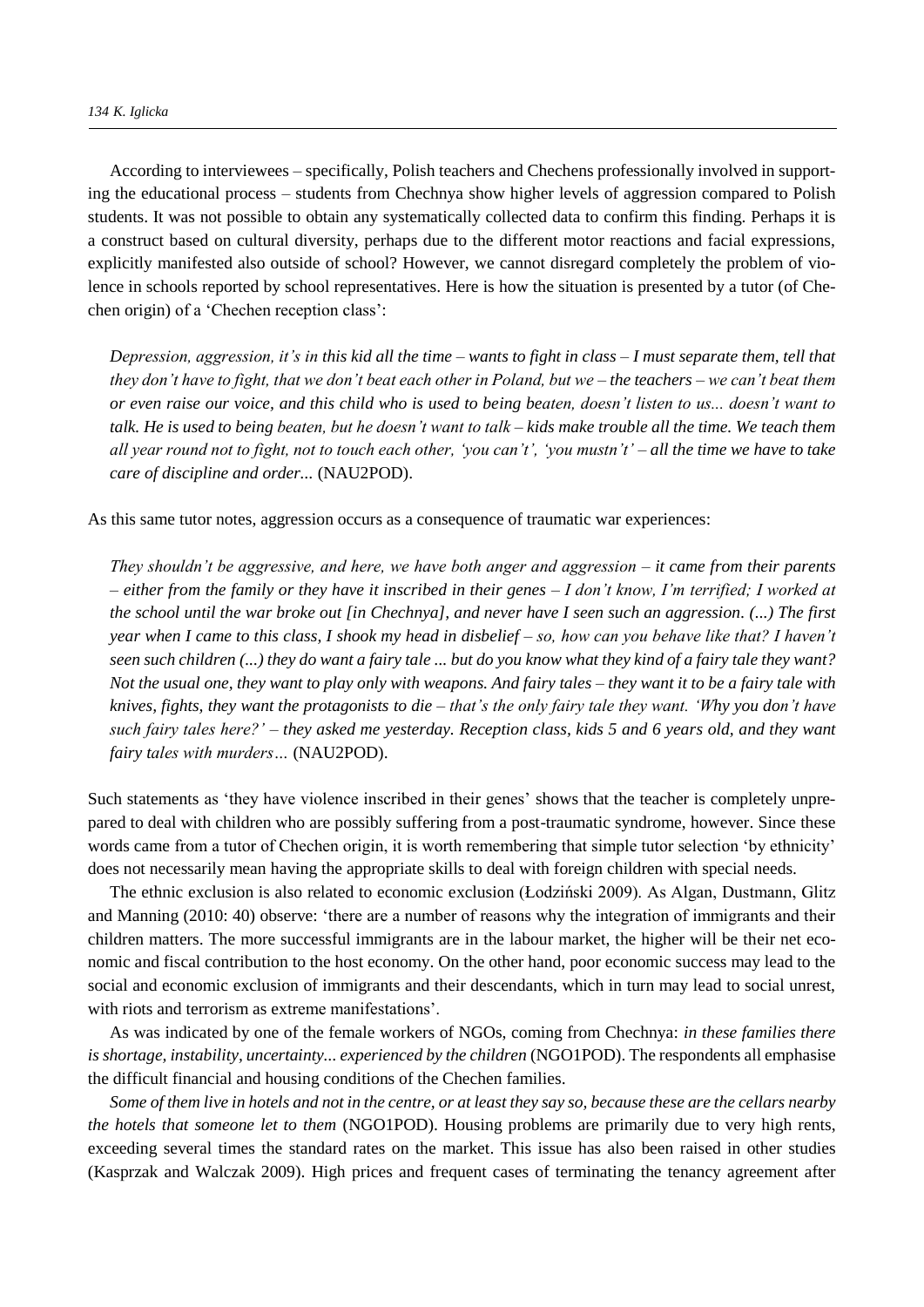a short period translate into repeated address changes for the child and, consequently, into troublesome commuting or a transfer to another school. Functioning under conditions of economic deprivation strongly affects a child's educational career (Warzywoda-Kruszyńska 2009). As one of the teachers notes:

*Shortage, poverty in the family, they don't bring sandwiches, don't eat at school (...) all are depressed (...) who rents the apartment, it's this depressed family, because they can't afford to buy clothes and their kid feels humiliated* (PS3LUB).

The social workers themselves do notice this issue.

*They definitely do not show us all the money they have, they surely receive these funds from abroad, since just with our money they wouldn't survive for sure. They benefit from EU funds, i.e. food from EU funds as*  well, so, we are trying to support them. (...) There are different organisations present and involved. Is it *enough for them? Certainly not – let's face it, certainly not. Speaking of today, there were and there still are some difficulties in finding employment* (PS4LUB).

The difficulty of finding a job and making a living in Poland results in a situation where Poland tends to be perceived as a transit country. According to all respondents, who due to their professional obligations deal with persons seeking international legal protection in Poland, it translates into the outflow of refugee students from the Polish educational system:

*We used to have a girl named H., who won a competition, the dictation in Polish language, she defeated all Poles; and there was math – she was a math genius (...) there were no barriers for H., either linguistically or scientifically (...), a simply exceptional, unique girl... She was with us for two years and then went away, because here, they did not have the means to live* (DYRPOD2).

Another dimension of temporariness translates into an 'artificial' presence of some Chechen children at schools:

*They come to school but quite often do not attend classes, they just circulate in the corridors. They know that the real school will be in Germany, here it is for a few months only so it makes no sense to attend*  (DYRPOD2).

A serious issue is the maladjustment of cultural gender roles in the receiving society.

*In the Chechen group, there are a lot of families without a father. In such a case, teenage sons take over the role of the head of the family, and then the influence of mothers definitely weakens. The oldest boy in the family quite often simply does not know how to deal with the tasks they face, and they often 'go off the rails', fleeing from responsibility* (DYR4MAZ).

The position of a husband and father in the family, conditioned and formulated culturally, may be an impediment to the educational career of a student. Children develop at school, and females tend to integrate more quickly than males, thereby undermining the place of the male in the family hierarchy. This may even lead to conflict within the family, especially when the male fails to support his family. It therefore happens that children do not lack motivation, but that they are literally held back by their parents. Consequently, there are cases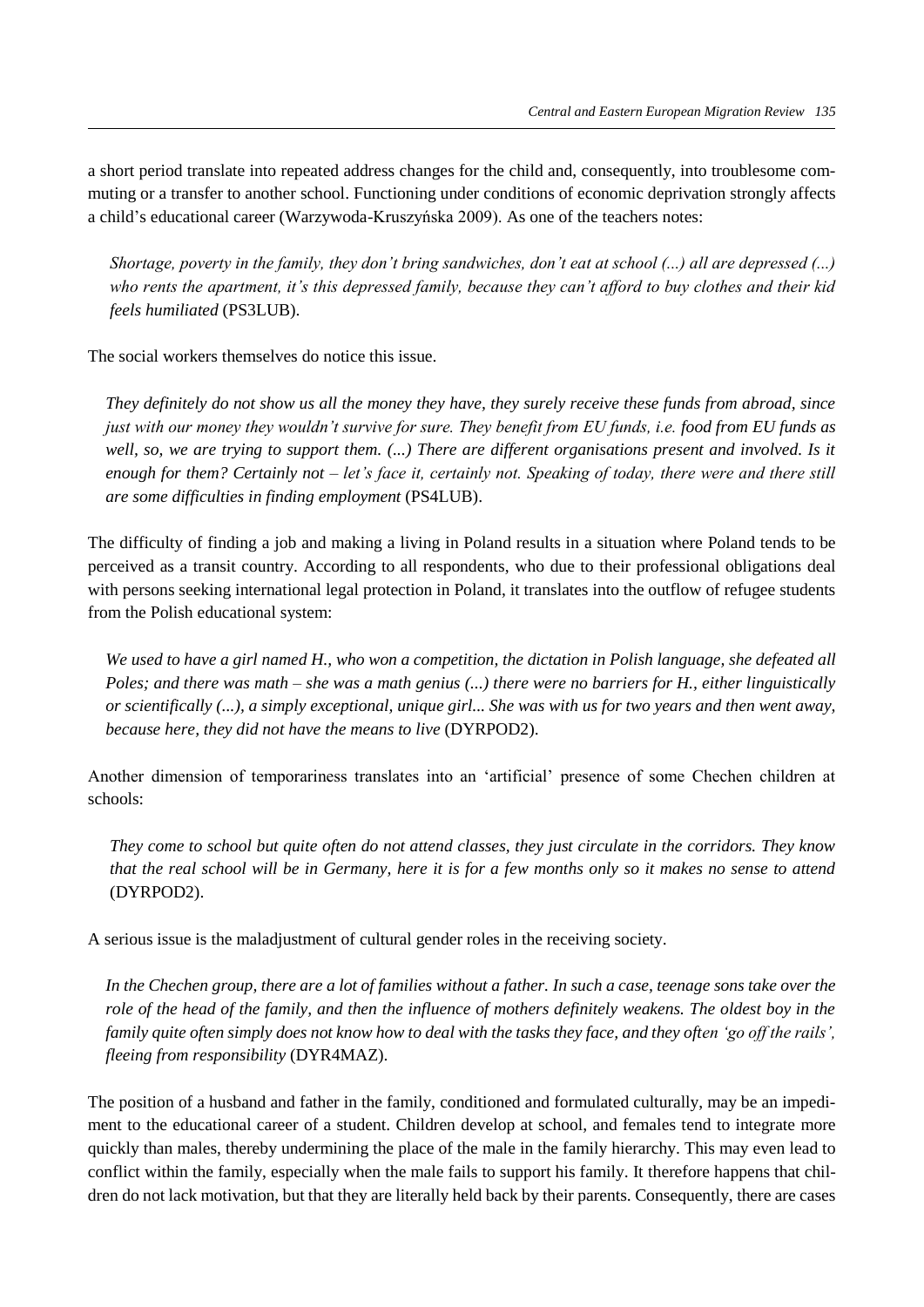where Polish teachers cannot count on the support of some adults, even if the language barrier disappears. In addition to the situations referred to above, some shifts in the division of gender roles in the family were observed. A traditional patriarchal family is confronted with an egalitarian division of labour in the world around. Such a difficult situation can easily be stereotyped by local people.

*They were coming here, to Poland, and women, at some point, took over the role of men and started to work, the men sat in the house – they started to like it, practically. In the past they were shooting and fighting, now they simply sit holding a remote control. These are different situations, they don't want to go out so, I think, at some point they... well, they started to be quite well, so why not? A woman can putty, paint, bring home some things and earn money while a man can sit and relax* (PS1POD).

A different perspective is provided by Chechen parents. Families living in poverty have fallen into stagnation and frustration.

*The time is over, when, let's say, these documents are in place, right? You feel as if you have done everything you could (...) the state of a kind of passiveness, you don't know what to do, job's not right, and this lack of motivation to get up and go outside* (RODZ3MAZ).

A fairly evident problem is the inadequacy of financial aid, compared to families' needs. MOPR (local/municipal family support centre) offers as a kind of 'sure start' a benefit of PLN 500 per person, which is (as of mid-2016) equivalent to about EUR 120.

*And what can he do with these PLN 500? He won't go stealing, and you have to pay the apartment, electricity, shoes, shampoo, conditioner. (...) And what can he do with these PLN 500?* (RODZ5POD).

As mentioned, none of the Chechen respondents (parents) viewed Poland as a destination country. One of the important factors behind such perception is the lack of an ethnic network in Poland.

*We have a family in Germany, they have a car there and a small house. We want to be with them. Would be much easier there* (RODZ3MAZ).

*And they have grandfathers there*… (RODZ2POD).

As the contact between cultures continues to increase, its impact on cultural identity and belonging is unclear, especially in the context of ethnic groups' formation. As Barth (1998: 11) notices: 'The difference between cultures, and their historic boundaries and connections, have been given much attention; the constitution of ethnic groups, and the nature of the boundaries between them, have not been correspondingly investigated. Social anthropologists have largely avoided these problems by using a highly abstracted concept of "society" to represent the encompassing social system within which smaller, concrete groups and units may be analysed. But this leaves untouched the empirical characteristics and boundaries of ethnic groups'.

*For them [local people], it's maybe nothing special, but for us and for the child, it is – new neighbours in the staircase, new environment, it is all new. (...) And we wonder again, how will they welcome us, accept, maybe we won't even be able to pass through this staircase. (...) It may happen, too* (RODZ1POD).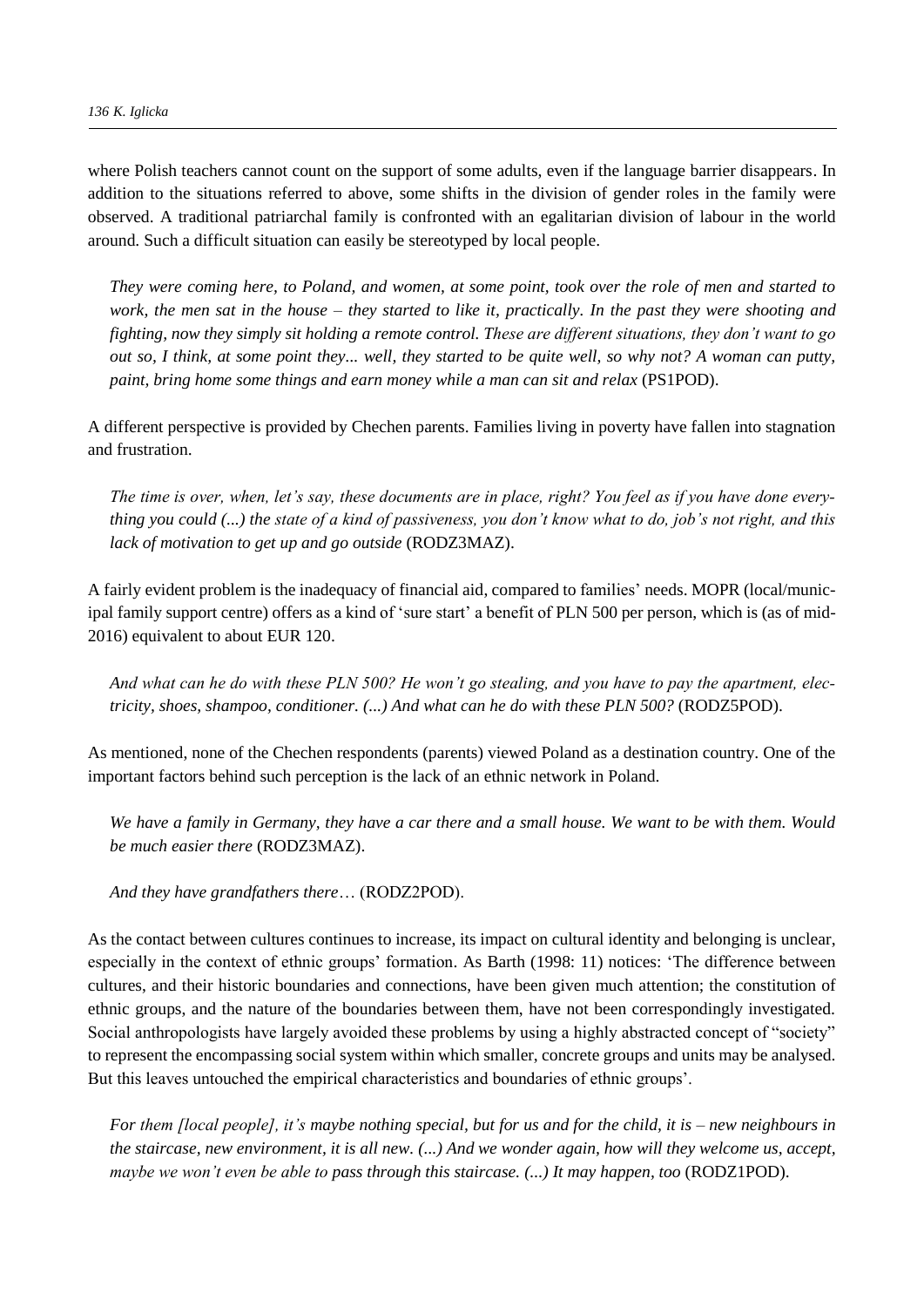Chechen parents' approach to their children's education is influenced by many factors, such as the transition to a utilitarian model of education, interim status, economic deprivation, and last but not least: the educational model of the patriarchal family, which is disadvantageous for women. Some elements of gender scripts remain unchanged, as evidenced by two statements made by a Chechen married couple. Woman: *I attend every single [meeting], I take care of children*, man: *I attend too – I was there once. You've got to* (RODZ1,2MAZ).

*She is already fourteen. She could have two children and a husband. Why must she be in school here?*  (RODZ4POD).

Uncertainty, temporality – the result of lengthy procedures, ethnic and economic exclusion – will obviously have an impact on the development of the student's educational career. According to the case study findings it has also an impact on the teacher: it is harsh to invest in and be devoted to a student who spends just a few months in the classroom.

## **Conclusions**

This article describes a range of complex problems and phenomena that should be considered from at least three perspectives. Firstly, they should be considered from the Polish perspective; secondly, from the perspective of migratory movements in the EU; and finally, from the perspective of East–West mobility in the global context of the current refugee crisis and global and regional disparities.

In the past twenty years, almost 90 000 Chechen refugees have come to Poland, as it was the first safe country they reached. There were a few factors that played an important role in the 'welcoming attitude' by Poles. Firstly, the Poles' mostly negative attitude towards Russia and their objection to Putin's aggressive policies towards the newly established countries of the former USSR made them naturally sympathetic. Poland's own experiences with the USSR could easily ignite Polish solidarity not only with Chechnya, but also with Georgia and Ukraine. Secondly, Poland has been taking asylum seekers from Chechnya not only for reasons of solidarity but also with the intention of fully complying with European Union law, specifically the Dublin III Regulation<sup>17</sup> (Stummer 2016).

The results of the study suggest that Polish immigration policy had no impact on the choice of destination of the refugees interviewed. None of the interviewees wanted to return to Chechnya, but nor did they view Poland as a destination country. The existence of family links in Western Europe, or a general sense of Western Europe and its welfare system as a 'good place' to develop one's life, rather than specific policy measures appear to be the main reason for the majority of refugees to see Poland as a transit country. 'The majority of them are not planning to settle down there at all. Poland is for them a transit state on their way to Western European countries like Germany, France, or Belgium' (Stummer 2016)*.* 

This phenomenon is mirrored in educational statistics and in the phenomenon of *vanishing Chechen pupils* form the Polish schools. It should also be stressed here that Chechens' model of the patriarchal family is extremely unfriendly towards education, especially in the case of girls.

Although the size and selectivity of the participant group in the study described above limits generalisations, this exploration does provide some insight into nodal decision-making points in the Chechens' migration process: escaping hell (Russia), being in purgatory (Poland), in order to find paradise (Western Europe). The picture has less to do with immigration policies and their implementation and more with the lack of ethnic networks and economic opportunities in Poland. The attitudes and needs of Chechen refugees concerning the destination area should therefore be taken into consideration, especially by politicians trying to implement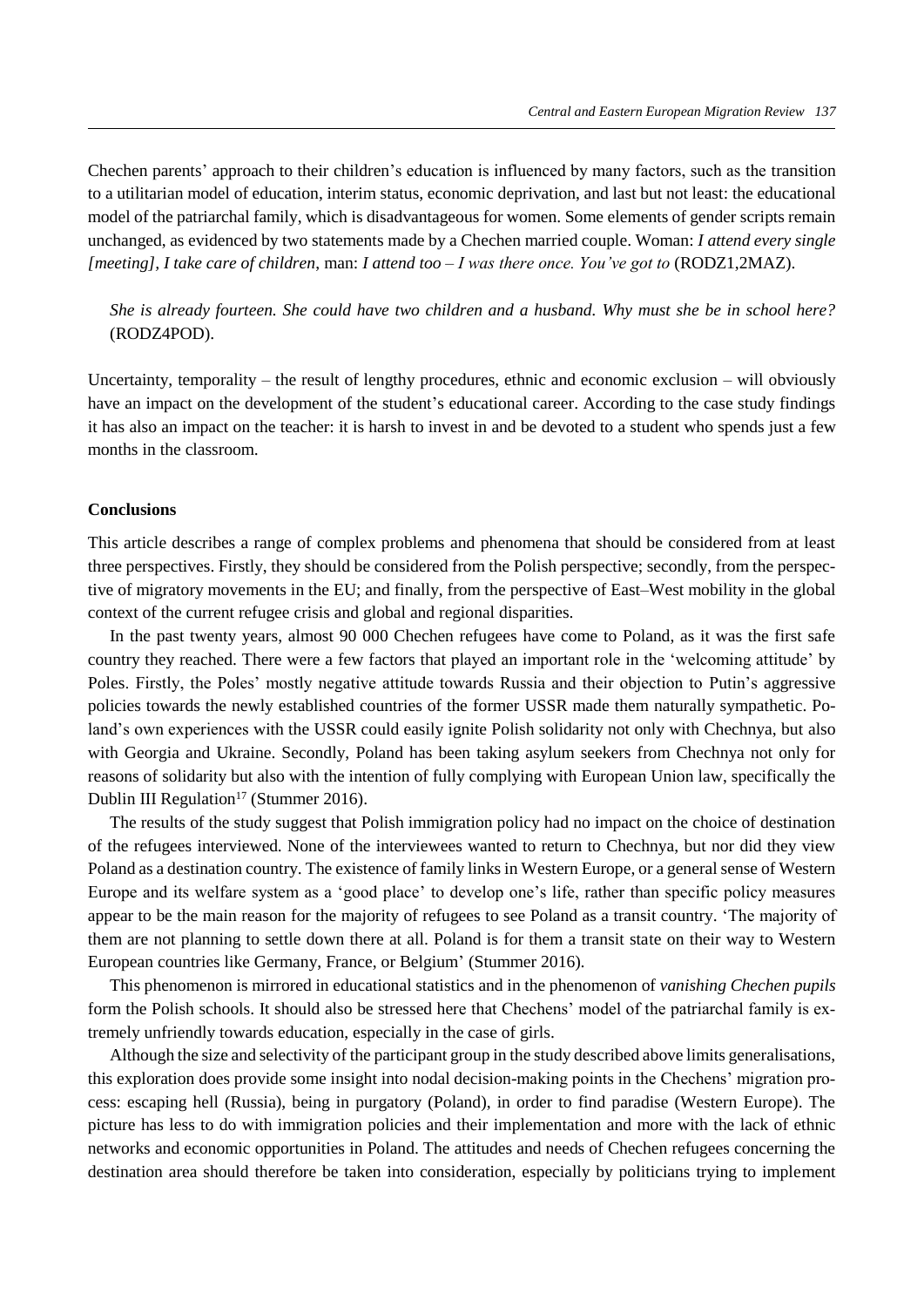a common immigration policy in the EU countries, irrespective of still huge regional economic and development disparities.

The above conclusions do not detract from or undermine the immense efforts by Polish institutions, and schools especially (as shown in the study), to integrate and help Chechen refugees.

# **Notes**

<sup>1</sup> The study was conducted in the school year  $2013/2014$ .

<sup>2</sup> [http://cbu.psychologia.pl/uploads/aktualnosci/%C5%81OM%C5%BBA%20RAPORT%202012.pdf,](http://cbu.psychologia.pl/uploads/aktualnosci/%C5%81OM%C5%BBA%20RAPORT%202012.pdf) http://ffrs.org.pl/wp-content/uploads/FRS\_Badania\_Rekomendacje\_2014.pdf, http://ffrs.org.pl/pl/?s=kubi n+pogorzala (accessed: 9 June 2017).

<sup>3</sup><http://www.csm.org.pl/en/completed-projects/94-i-kids> (accessed: 9 June 2017).

<sup>4</sup><http://eur-lex.europa.eu/LexUriServ/LexUriServ.do?uri=CELEX:32004L0083:en:HTML> (accessed: 9 June 2017).

<sup>5</sup> Since October 2015, the Ministry of Family, Labour and Social Policy.

<sup>6</sup> Law of 18 March 2008 changing the Act on the Protection of Foreign Citizens, Journal of Laws 2008, No. 70, item 416.

<sup>7</sup>http:/[/www.bip.msw.gov.pl/portal/bip/227/19529/Polityka\\_migracyjna\\_Polski.html](http://www.bip.msw.gov.pl/portal/bip/227/19529/Polityka_migracyjna_Polski.html) (accessed: 4 November 2016).

<sup>8</sup>http://www.migrationpolicy.org/article/diminishing-solidarity-polish-attitudes-toward-european-migrati on-and-refugee-crisis (accessed: June 2017).

<sup>9</sup> http://www.migrationpolicy.org/article/diminishing-solidarity-polish-attitudes-toward-european-migrati on-and-refugee-crisis (accessed: June 2017).

<sup>10</sup>[http://eur-lex.europa.eu/legal-content/en/TXT/?uri=celex%3A32013L0033,](http://eur-lex.europa.eu/legal-content/en/TXT/?uri=celex%3A32013L0033) [http://eur-lex.europa.eu/Lex](http://eur-lex.europa.eu/LexUriServ/LexUriServ.do?uri=CELEX:32004L0083:en:HTML) [UriServ/LexUriServ.do?uri=CELEX:32004L0083:en:HTML](http://eur-lex.europa.eu/LexUriServ/LexUriServ.do?uri=CELEX:32004L0083:en:HTML) (accessed: 9 June 2017).

<sup>11</sup> http://www.csm.org.pl/en/completed-projects/94-i-kids (accessed: 9 June 2017).

<sup>12</sup> Designated as MAZ, LUB and POD, respectively.

<sup>13</sup> Designated as RODZ.

<sup>14</sup> Designated as NAU, DYR and NGO, respectively.

<sup>15</sup> Designated as SW.

<sup>16</sup> Designated as EXP.

<sup>17</sup> <http://eur-lex.europa.eu/LexUriServ/LexUriServ.do?uri=OJ:L:2013:180:0031:0059:EN:PDF> (accessed: 9 June 2017). According to the regulation, every asylum seeker who crosses the border of the EU needs to register him or herself in the first EU country where he or she entered the European Union. For Chechens that usually means Poland.

# **Conflict of interest statement**

No potential conflict of interest was reported by the author.

# **References**

Algan Y., Dustmann C., Glitz A., Manning A. (2010). The Economic Situation of First and Second-Generation Immigrants in France, Germany and the United Kingdom. *The Economic Journal* 120(542): 4–30.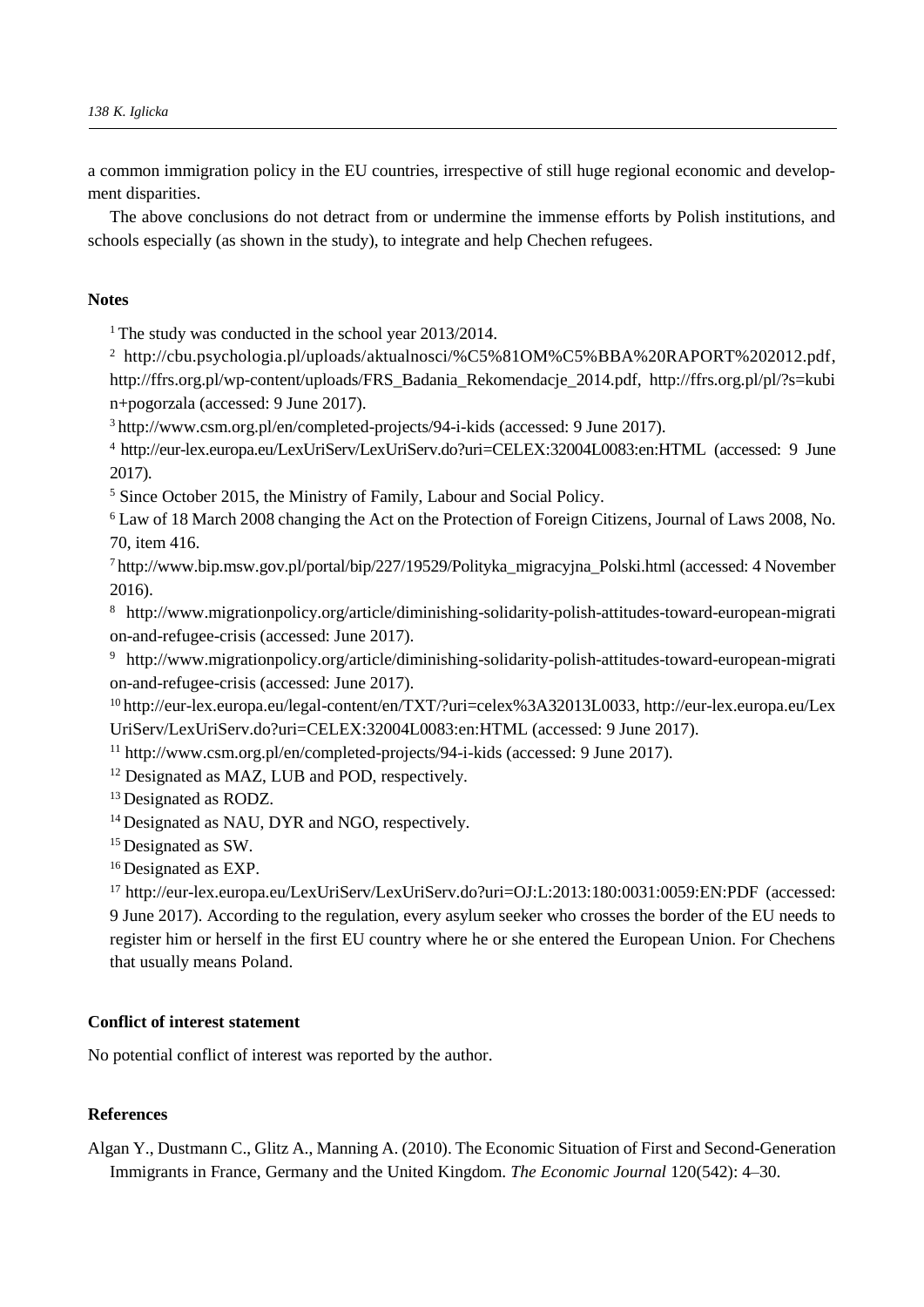- Barth F. (1998). *Ethnic Groups and Boundaries: The Social Organisation of Culture Difference*. Prospect Heights, IL: Waveland Press.
- Beirens H., Hughes N., Hek R., Spicer N. (2007). Preventing Social Exclusion of Refugee and Asylum Seeking Children: Building New Networks. *Social Policy and Society* 6(2): 219–229.
- Bieniecki M., Kaźmierkiewicz P., Smoter B. (2006). *Integracja cudzoziemców w Polsce. Wybrane aspekty*. Warsaw: Institute of Public Affairs.
- Black R. (2001). *Fifty Years of Refugee Studies: From Theory to Policy. International Migration Review* 35(1): 55–78.
- Chrzanowska A., Gracz K. (2007). *Uchodźcy w Polsce. Kulturowo-prawne bariery w procesie adaptacji*. Warsaw: Stowarzyszenie Interwencji Prawnej.
- *Common Basic Principles for Immigrant Integration Policy* (2004). Online: http://www.eesc.europa.eu/resou rces/docs/common-basic-principles\_en.pdf (accessed: 15 July 2016).
- Czerniejewska I. (2013). *Edukacja wielokulturowa. Działania podejmowane w Polsce*. Poznań: Wydawnictwo Naukowe UMK.
- Dryden-Peterson (2015). *The Educational Experiences of Refugee Children in Countries of First Asylum*. Washington, DC: Migration Policy Institute.
- European Commission Library and e-Resources Centre (2015). *Selected Publications on Refugees' and Migrants' Integration in Schools*. Online: http://ec.europa.eu/libraries/doc/refugees\_and\_migrants\_integratio n\_in\_shcool.pdf (accessed: 9 June 2017).
- Głowacka-Grajper M. (2006). *Dobry gość. Stosunek nauczycieli szkół podstawowych do dzieci romskich i wietnamskich*. Warsaw: Wydawnictwo Prolog.
- Gmaj K. (2007). *Educational Challenges Posed by Migration to Poland*. Online: http://www.eliamep.gr/wpcontent/uploads/en/2008/10/education\_poland\_final.pdf (accessed: 5 November 2016).
- Gmaj K., Iglicka K. (2010). Wyzwania związane z imigracją do Polski. Wymiar edukacyjny, rynku pracy i aktywności politycznej dotyczący obywateli państw spoza Unii Europejskiej, in: K. Iglicka, M. R. Przystolik (eds), *Ziemia obiecana czy przystanek w drodze?*, pp. 170–191. Warsaw: Biuro Rzecznika Praw Obywatelskich.
- Halik T., Nowicka E., Połeć W. (2006). *Dziecko wietnamskie w polskiej szkole*. Warsaw: Wydawnictwo Prolog.
- Iglicka K. (2001). *Poland's Post-War Dynamic of Migration*. Aldershot: Ashgate.
- Iglicka K. (2002). 'Poland: Between Geopolitical Shifts and Emerging Migratory Paterrns', International Journal of Population Geography, no 8: pp. 153–164.
- Iglicka K. (2010). Migration Research in a Transformation Country: The Polish Case, in: D. Tranhardt, M. Bommes (eds), *National Paradigms of Migration Research*, pp. 259–266. Osnabrück: V & R unipress, Universitätsverlag Osnabrück.
- Iglicka K. (2014). Poland A Country of Enduring Emigration, in: F. Medved (ed.), *Proliferation of Migration Transition. Selected New EU Member States*, pp. 84–115. European Liberal Forum. Online: file:///C:/Users/rs/Downloads/Proliferation%20of%20Migration%20Transition.pdf (accessed: 9 June 2017).
- Iglicka K., Gmaj K. (2015). *Od integracji do partycypacji. Wyzwania imigracji w Polsce i Europie*. Warsaw: Wydawnictwo Naukowe Scholar.
- Iglicka K., Ziolek-Skrzypczak M. (2010). *EU Membership Highlights Poland's Migration Challenges*. Online: http://www.migrationpolicy.org/article/eu-membership-highlights-polands-migration-challenges (accessed: 12 June 2017).
- Januszewska E. (2010). *Dziecko czeczeńskie w Polsce. Między traumą wojenną a doświadczeniem uchodźstwa*. Toruń: Wydawnictwo Adam Marszałek.